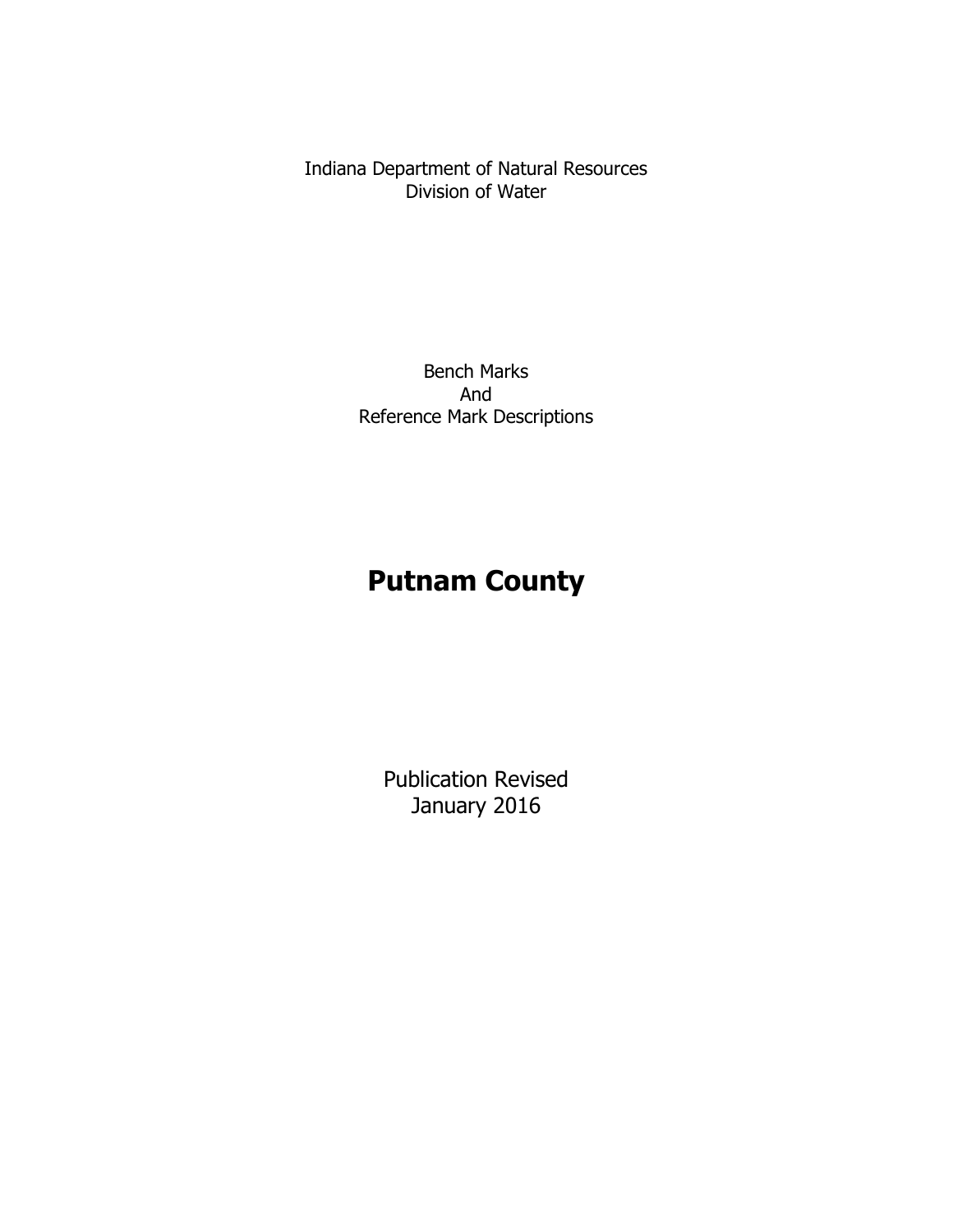# USC&GS BM P 75, 1946

In Putnam County, North Salem Quad., in the NE  $\frac{1}{4}$  of Sec. 11, T. 16 N., R. 3 W., 2<sup>nd</sup> P. M.; about 4.7 miles east of Roachdale; about 0.4 mile west along State Road 236 from the school building at Barnard; set in the top of the east end of the south headwall of a three-foot concrete box culvert number 133, 150 feet east of the extended centerline of the junction of a gravel road leading north, 22 feet south of the centerline of the highway, 49 feet east of the centerline of a driveway leading south to a farm house, 1.2 feet west of the east end of the headwall, about level with the highway; a U.S. Coast and Geodetic Survey bronze disk, stamped "P 75 1946". 892.915 feet N.G.V.D. 1929

# IFC&WRC BM PUT 1

In Putnam County, North Salem Quad., in the NE  $\frac{1}{4}$  of Sec. 13, T. 16 N., R. 3 W., 2<sup>nd</sup> P. M.; about 1.3 miles southeast of Barnard; at the Putnam-Hendricks County Line Road one-span steel truss Bridge over Big Walnut Creek; set on the top of the northwest wingwall, 15 feet west of the centerline of the road, 5 feet northwest of the northwest bridge seat, 6.0 feet northwest of the steel bridge girder, 1.7 feet north of the south face of the wingwall, 1.7 feet south of the north face of the wingwall, about level with the road; a Indiana Flood Control and Water Resources Commission bronze bench mark tablet, stamped "PUT 1".

851.957 feet N.G.V.D. 1929

# IFC&WRC TBM BWC 1

In Putnam County, North Salem Quad., in the NW 1/4 of Sec. 18, T. 16 N., R. 3 W., 2<sup>nd</sup> P.M.; about 1.3 miles southeast of Barnard; at the Putnam-Hendricks County Line Road one-span steel truss bridge over Big Walnut Creek; set on the southeast wingwall, 1.5 feet east of the south end of the east truss; a chiseled square. 852.901 feet N.G.V.D. 1929

# IFC&WRC BM PUT 2

In Putnam County, North Salem Quad., in the NE 1/4 of Sec. 14, T. 16 N., R. 3 W., 2<sup>nd</sup> P.M.; about 1.1 miles south of Barnard; 1.2 miles south-southwest of the crossroads at Barnard, 1.0 mile west of the Putnam-Hendricks County Line, on a gravel road one-span covered bridge over Big Walnut Creek; set on the southwest wingwall, 10 feet west of the south end of the west wall of the wooden shelter, 2 feet northeast of the southwest end of the wingwall, 8 feet below the bridge floor; a Indiana Flood Control and Water Resources Commission bronze bench mark tablet, stamped "PUT 2". 824.231 feet N.G.V.D. 1929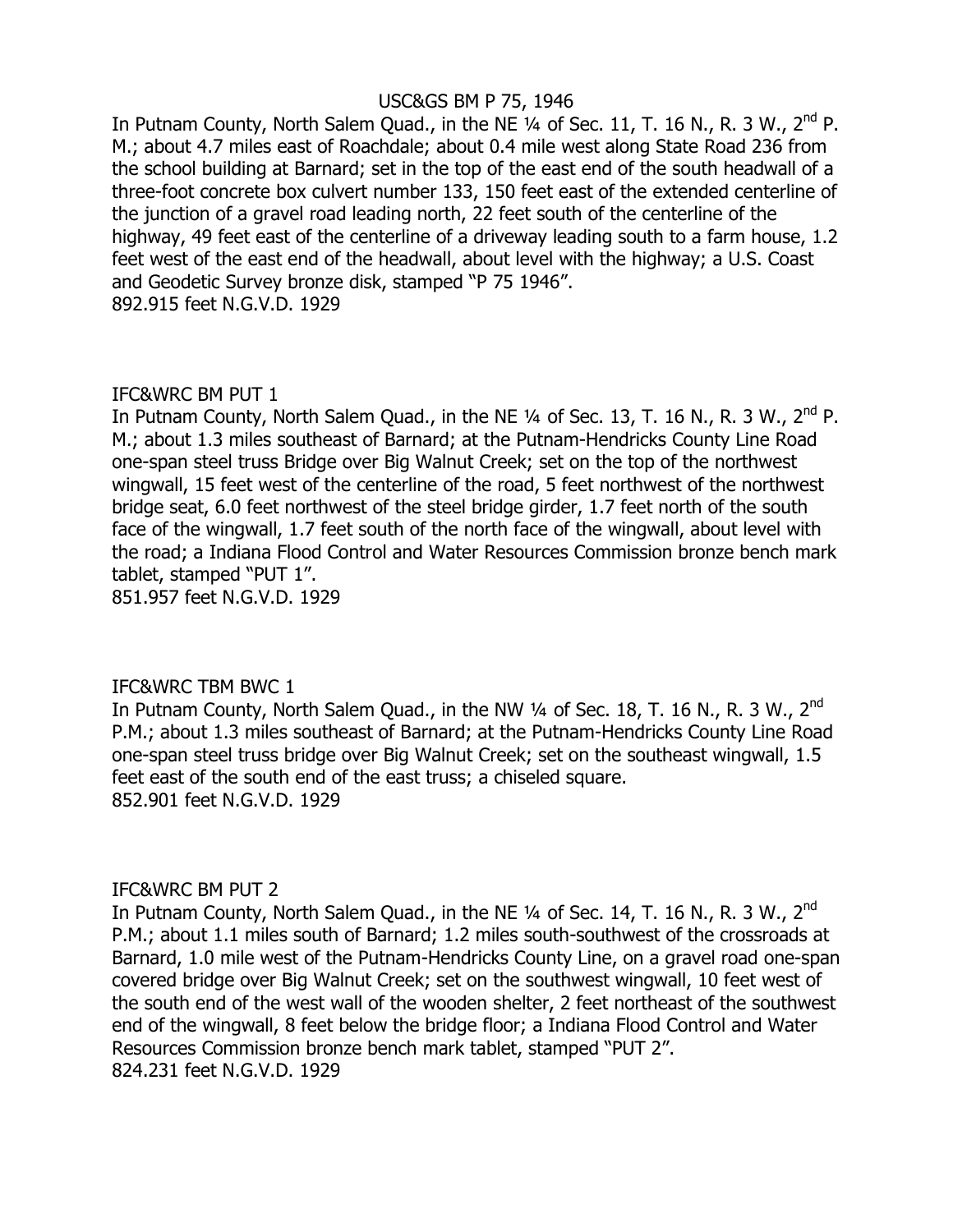# USC&GS BM N 75, 1946

In Putnam County, North Salem Quad., in the NE  $\frac{1}{4}$  of Sec. 10, T. 16 N., R. 3 W., 2<sup>nd</sup> P. M.; about 1.5 miles west of Barnard; about 1.4 mile west along State Road 236 from the school building at Barnard, about 0.2 mile east of the junction of a gravel road south; set in the top of the east end of the north concrete headwall of a 14-inch corrugated steel pipe culvert number 121, 41 feet north of and across the highway from a 48-inch twin-trunk Elm tree on the south right-of-way, 18 feet north of the centerline of the highway, 0.8 foot west of the east end of the headwall, about level with the road; a U.S. Coast and Geodetic Survey bronze disk, stamped "N 75 1946". 897.820 feet N.G.V.D. 1929

# IFC&WRC TBM BWC 14

In Putnam County, North Salem Quad., in the SE  $\frac{1}{4}$  of Sec. 10, T. 16 N., R. 3 W., 2<sup>nd</sup> P. M.; 2.0 miles southwest of Barnard; 1.6 miles west and 1.0 mile south from Barnard, on a north-south gravel road at a T-road west, on the extended centerline of the road west, 20 feet east of the centerline of the north-south road, 8 feet north of the centerline of a private lane leading east, a bolt protruding from the west side of a 1-foot X 1-foot concrete post, 4 feet above the ground; the top of the threaded end of the bolt.

910.660 feet N.G.V.D. 1929

# IFC&WRC BM PUT 3

In Putnam County, North Salem Quad., in the SW  $\frac{1}{4}$  of Sec. 15, T. 16 N., R. 3 W., 2<sup>nd</sup> P. M.; 2.4 miles southwest of Barnard; 1.75 miles south along a gravel road from its "T" road intersection with State Road 236, on a twin-arched concrete bridge over Big Walnut Creek; set on the southwest wingwall, 4 feet west of the south end of the west concrete handrail; a Indiana Flood Control and Water Resources Commission bronze bench mark tablet, stamped "PUT 3". 813.232 feet N.G.V.D. 1929

# USC&GS BM L 75, 1946

In Putnam County, Roachdale Quad., in the NE  $\frac{1}{4}$  of Sec. 8, T. 16 N., R. 3 W., 2<sup>nd</sup> P. M.; about 1.7 miles east of Roachdale; about 1.75 miles east along State Road 236 from the school building at Roachdale; set on the southwest wingwall of bridge number 136-C- 6.86, 0.2 mile east of the junction of a gravel road leading south, 18.5 feet south of the centerline of the highway, 1 foot south of the west end of the south concrete guardrail, about level with the highway; a U.S. Coast and Geodetic Survey bronze disk, stamped "L 75 1946".

863.423 feet N.G.V.D. 1929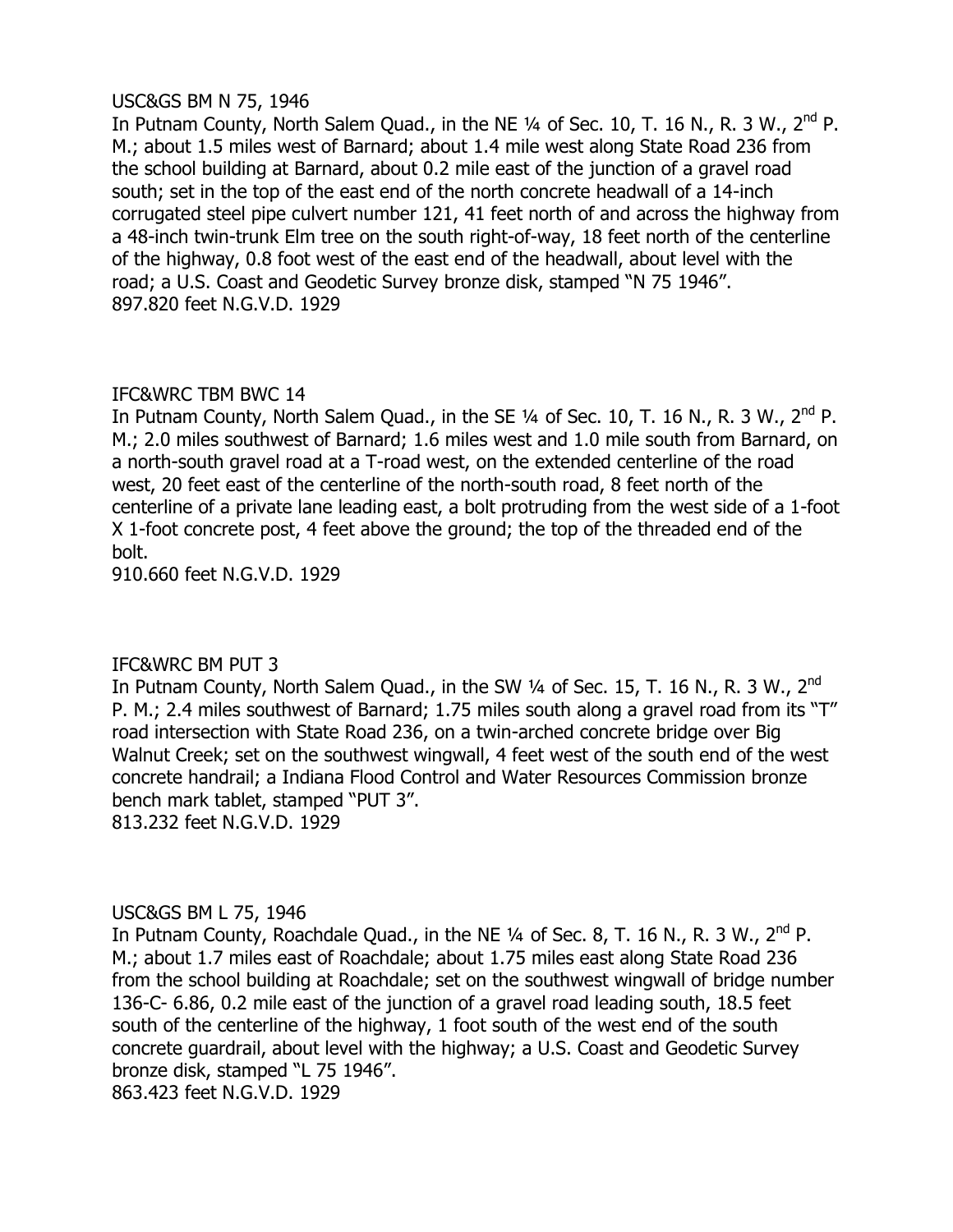In Putnam County, Roachdale Quad., in the NW  $\frac{1}{4}$  of Sec. 21, T. 16 N., R. 3 W., 2<sup>nd</sup> P. M.; 3.4 miles southeast of Roachdale, 2.3 miles south along a road from State Road 236, on a one-span Higgins covered bridge over Big Walnut Creek; set on the northeast wingwall, on the sloping section of the wingwall, 6 feet east of the east wall of the wooden bridge shelter, 3 feet below the bridge wall of the wooden bridge shelter, 3 feet below the bridge floor; a Indiana Flood Control and Water Resources Commission bronze bench mark tablet, stamped "PUT 4".

801.755 feet N.G.V.D. 1929

# USC&GS BM T 74, 1946

In Putnam County, Roachdale Quad., in the NE  $\frac{1}{4}$  of Sec. 25, T. 16 N., R. 4 W., 2<sup>nd</sup> P. M.; about 3.1 miles north Post Office at Bainbridge, about 3.7 miles south of the water tower at Roachdale, 0.5 mile south of the junction of paved road leading west and a gravel road leading east, 0.25 mile south of the crossing of a natural gas pipe line, at the junction with a gravel road leading east from the main road, 105 feet northeast and across the main road from the northeast corner of a two-story farm house, 26 feet east of the centerline of the main road, 19 feet north of the centerline of the road east, 2 feet northeast of a corner fence post, 2 feet from a white witness post, level with the center of the junction; a U.S. Coast and Geodetic Survey bronze disk, stamped "T 74 1946".

915.097 feet N.G.V.D. 1929

# IFC&WRC BM PUT 5

In Putnam County, Roachdale Quad., in the SW  $\frac{1}{4}$  of Sec. 29, T. 16 N., R. 3 W., 2<sup>nd</sup> P. M.; 4.1 miles southeast of Roachdale, 2.9 miles northeast of Bainbridge, from the water tower at Roachdale 3.7 miles south to a T-road east, thence about 1.8 miles eastward to the Pine Bluff two-span covered bridge; set on the base of a concrete filled 18-inch corrugated pipe set vertically under the lower chord of the bridge, on the northeast corner of the base, 4 feet east of the west abutment, about 7 feet north of the centerline of the bridge, 10 feet lower than the bridge floor; a Indiana Flood Control and Water Resources Commission bronze bench mark tablet, stamped "PUT 5". 779.705 feet N.G.V.D. 1929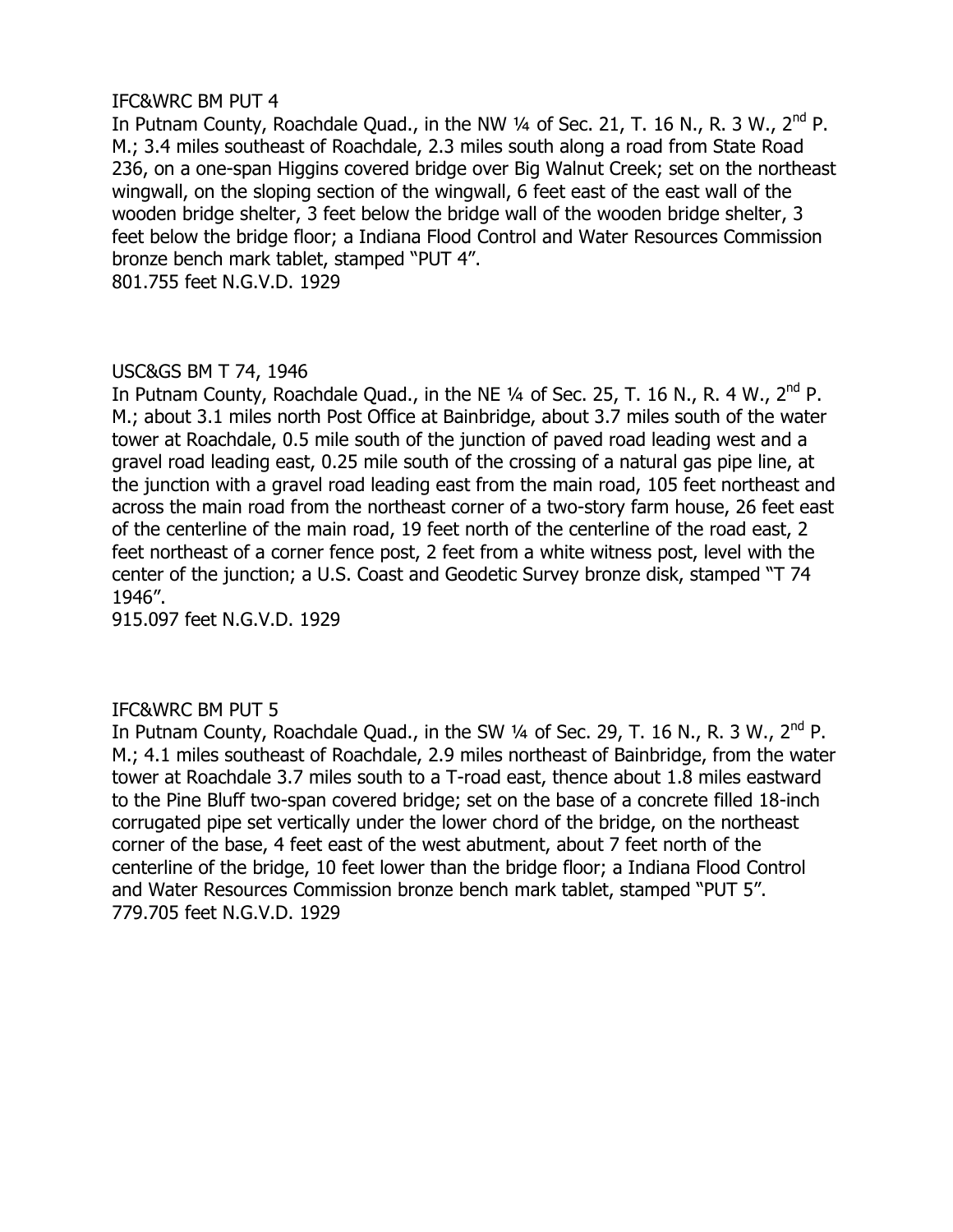## USC&GS BM R 74, 1946

In Putnam County, Roachdale Quad., in the NE  $\frac{1}{4}$  of Sec. 2, T. 16 N., R. 4 W.,  $2^{nd}$  P. M.; about 0.8 mile north of Bainbridge; about 1.1 miles north along the Bainbridge-Roachdale Road from the Post Office at Bainbridge, at the junction with a gravel road leading west, at a sharp turn in the main road from south to east, about 70 yards north of the north edge of a small lake on the west side of the road, 150 feet south of the southwest corner of a house on the north side of the junction, 50 feet southwest and across the paved road from a power pole number 215-131, 48 feet south of the centerline of the main road, 5.5 feet southwest of a telephone pole, 1 foot west of the west right-of-way fence, about level with the road; a U.S. Coast and Geodetic Survey bronze disk, stamped "R 74 1946". 938.938 feet N.G.V.D. 1929

# IFC&WRC TBM BWC 23

In Putnam County, Roachdale Quad., in the SW  $\frac{1}{4}$  of Sec. 31, T. 16 N., R. 3 W., 2<sup>nd</sup> P. M.; 1.7 miles northeast of Bainbridge; 1.6 miles north along the Bainbridge-Roachdale blacktop road to the junction of a gravel road leading east, thence 1.0 mile east along a gravel road to a 4 x 4 box culvert under the road; set on the center of the north headwall of the culvert, 100 yards east of the "Lloyd T. Ages" mail box, 11 feet north of the centerline of the road, 1 foot above the road; a chiseled triangle. 866.270 feet N.G.V.D. 1929

# IFC&WRC BM PUT 6

In Putnam County, Roachdale Quad., in the NE  $\frac{1}{4}$  of Sec. 6, T. 15 N., R. 3 W., 2<sup>nd</sup> P. M.; 1.6 miles northeast of Bainbridge, 1 mile upstream of U.S. 36; at the Rolling Stone one-span covered bridge over Big Walnut Creek; set on the northeast wingwall of the bridge, 4 feet north of the bridge seat, 1.5 feet south of the north end of the bridge shelter, at ground level, 2 feet below the highest concrete of the wingwall; a Indiana Flood Control and Water Resources Commission bronze bench mark tablet, stamped "PUT 6".

774.243 feet N.G.V.D. 1929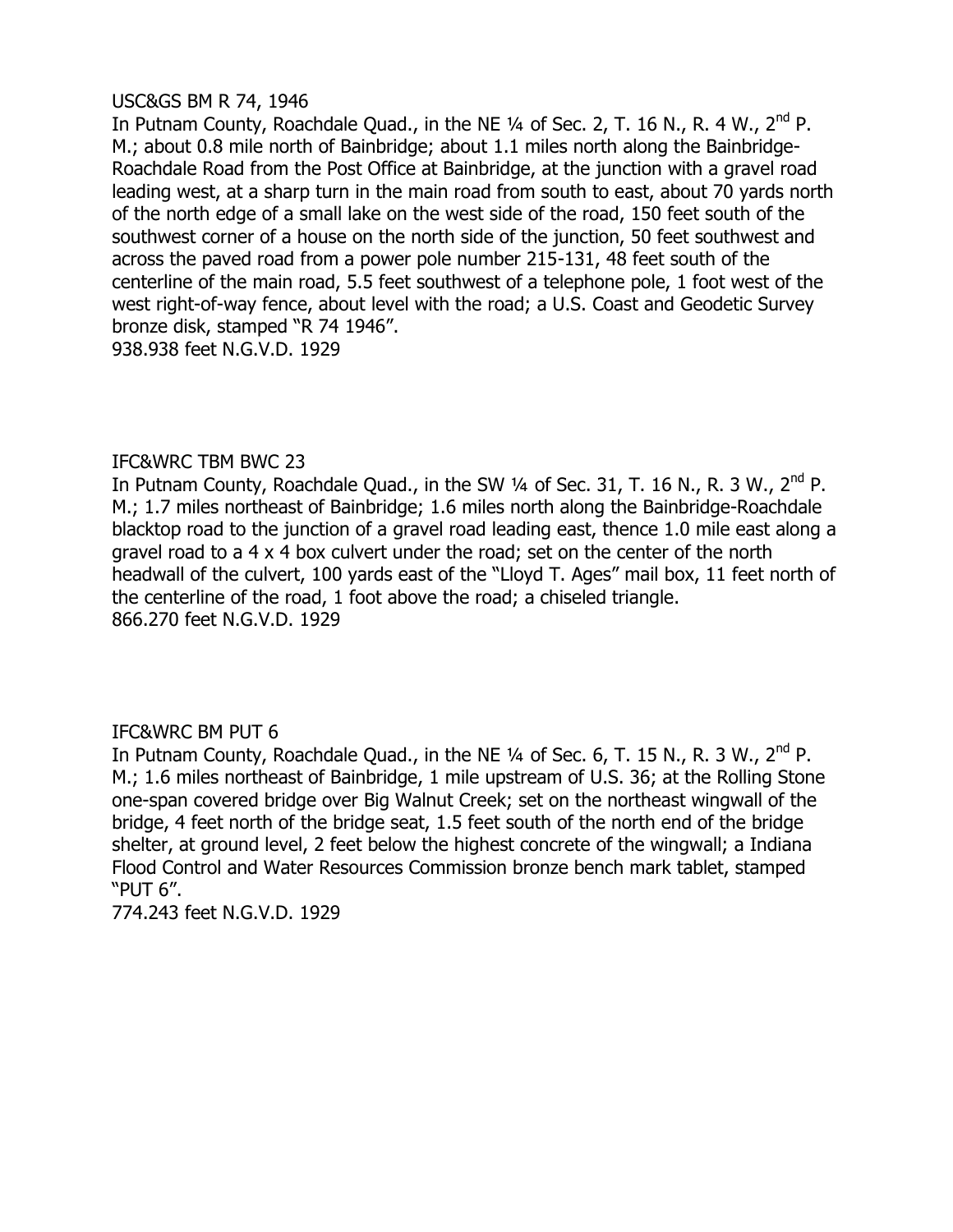# IFC&WRC TBM BWC 3

In Putnam County, Roachdale Quad., in the NE  $\frac{1}{4}$  of Sec. 6, T. 15 N., R. 3 W., 2<sup>nd</sup> P. M.; 1.6 miles northeast of Bainbridge, 1 mile upstream of U.S. 36; at the Rolling Stone one-span covered bridge over Big Walnut Creek; set on the southwest (left downstream) abutment wall, at the north-west end of the bridge, 6 feet streamward of the northwest end of the shelter, 0.5 foot upstream of the downstream side of the shelter, 9 feet downstream of the centerline of the bridge, 2 feet above the bridge floor; a chiseled square.

776.204 feet N.G.V.D. 1929

# USC&GS BM N 72, 1946

In Putnam County, Roachdale Quad., in the SE  $\frac{1}{4}$  of Sec. 5, T. 15 N., R. 3 W., 2<sup>nd</sup> P. M.; about 1.9 miles east of Bainbridge; about 2.2 miles east along U.S. 36 (Ernie Pyle Memorial Highway) from the Post Office at Bainbridge, about 0.25 mile west of the junction of a gravel road leading south, 0.15 mile west of a "DX" gasoline sign board on the south side of the highway; set in the top of the west end of the north concrete headwall of a 14-inch corrugated steel pipe culvert, 23 feet north of the centerline of the highway, about 4 feet lower than the road; a U.S. Coast and Geodetic Survey bronze disk, stamped "N 72 1946". 855.832 feet N.G.V.D. 1929

## IFC&WRC BM PUT 7

In Putnam County, Roachdale Quad., in the NE  $\frac{1}{4}$  of Sec. 7, T. 15 N., R. 3 W.,  $2^{nd}$  P. M.; about 1.3 miles east of Bainbridge; about 2.0 miles east along U.S. 36 (Ernie Pyle Memorial Highway) from the crossroad at Bainbridge, at the U.S. 36 (Ernie Pyle Memorial Highway) concrete arch bridge over Big Walnut Creek; set on the west end of the north concrete handrail, 4 feet above the road; a Indiana Flood Control and Water Resources Commission bronze bench mark tablet, stamped "PUT 7". 776.531 feet N.G.V.D. 1929

# IFC&WRC TBM BWC 4

In Putnam County, Roachdale Quad., in the SW  $\frac{1}{4}$  of Sec. 8, T. 15 N., R. 3 W., 2<sup>nd</sup> P. M.; 2.3 miles southeast of the crossroads at Bainbridge, about 2.4 miles east along U.S. 36 (Ernie Pyle Memorial Highway) from the main crossroads in Bainbridge to a gravel Troad south, thence south 0.5 mile to an east-west gravel road, thence 0.2 mile westward to a 10-foot concrete bridge over an intermittent stream, 0.2 mile east of a one-span covered bridge over Big Walnut Creek; set on the southwest wingwall of the 10-foot concrete bridge, 1.5 feet southwest of the west end of the south handrail; a chiseled triangle.

782.591 feet N.G.V.D. 1929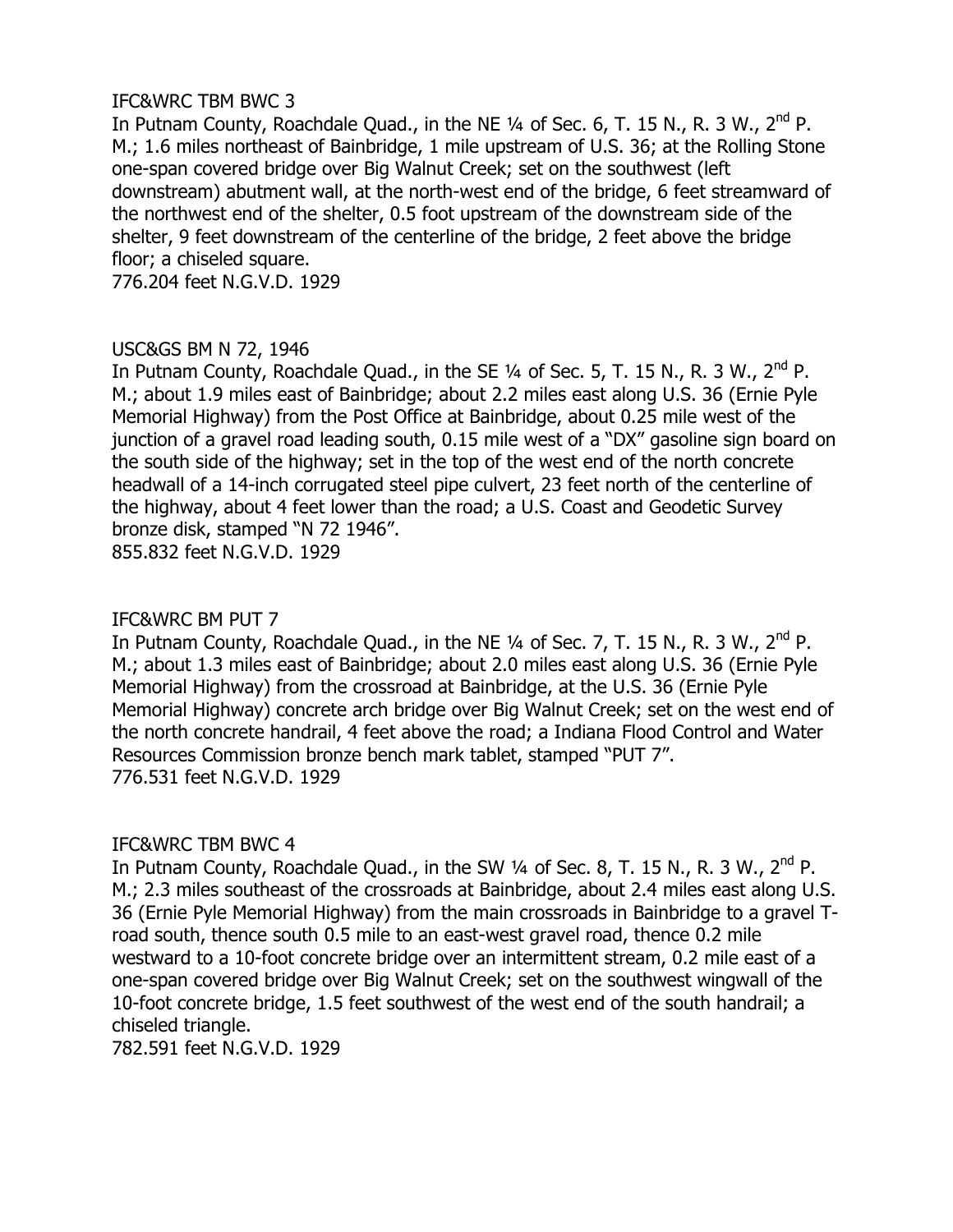In Putnam County, Greencastle Quad., in the SW  $\frac{1}{4}$  of Sec. 8, T. 15 N., R. 3 W.,  $2^{nd}$  P. M.; about 5.0 miles north of Fillmore; at the Bakers Camp one-span covered bridge over Big Walnut Creek; set on the south end of the east abutment of the bridge, 1 foot south of the south edge of the wooden shelter, 3.1 feet below the top of the wingwall, 11 feet west of the east end of the shelter; a Indiana Flood Control and Water Resources Commission bronze bench mark tablet, stamped "PUT 8". 754.795 feet N.G.V.D. 1929

# IFC&WRC TBM BWC 26

In Putnam County, 2.9 miles southeast of Bainbridge, 2.7 miles southwest of Groveland, reached from Groveland by going 2.5 miles west to a T-road south, thence 0.5 mile south to an east-west gravel road, thence 0.2 mile east to a T-road south, thence 1.1 miles southward to a bend in the gravel road with tangents north and west, 16 feet southeast of the centerline of the road at the bend, 20 feet south of the east end of a 4-foot box culvert, on the west bank of an intermittent stream, in the northwest side of a 36-inch sycamore tree, 2 feet above the ground, a railroad spike driven horizontally. 753.014 feet N.G.V.D. 1929

# IFC&WRC TBM BWC 5

In Putnam County, Greencastle Quad., in the SE 1⁄4 of Sec. 17, T. 15 N., R. 3 W., 2<sup>nd</sup> P.M.; about 4.2 miles north of Fillmore; at the 500 North Road 60-foot steel truss bridge over Plum Creek; set on the northwest wingwall of the bridge, 0.4 mile east of the 500 North Road one-span steel truss bridge over Big Walnut Creek, 20 feet east of the centerline of a gravel road leading north, 20 feet north of the centerline of the eastwest gravel road, 2 feet north of the west end of the north truss; a chiseled triangle. 744.316 feet N.G.V.D. 1929

# IFC&WRC BM PUT 9

In Putnam County, Greencastle Quad., in the SW 1/4 of Sec. 17, T. 15 N., R. 3 W., 2<sup>nd</sup> P.M.; about 4.2 miles north of Fillmore; at the 500 North Road one-span steel truss bridge over Big Walnut Creek; set on the northeast wingwall, 2 feet north of the east end of the north truss, 0.5 foot below the bridge floor; a Indiana Flood Control and Water Resources Commission bronze bench mark tablet, stamped "PUT 9". 745.588 feet N.G.V.D. 1929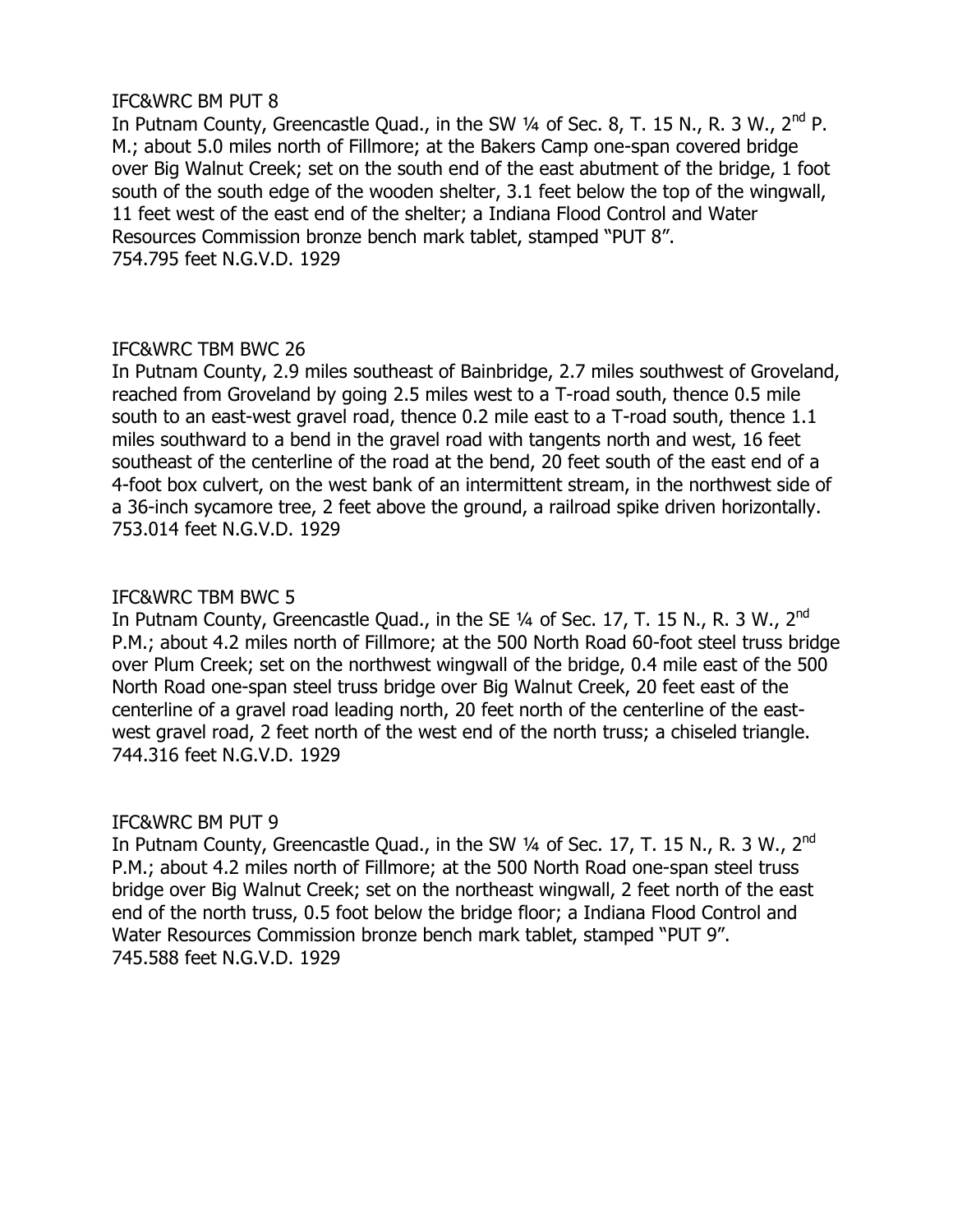# USC&GS BM O 3

In Putnam County, Greencastle Quad., in the NW 1/4 of Sec. 14, T. 14 N., R. 4 W., 2<sup>nd</sup> P.M.; at Greencastle; about 2.0 miles northeast along the New York Central (Conrail) Railroad from the station at Greencastle, at the concrete overpass of a gravel 100 East Road; set vertically in the south face of the east column of the first concrete pier north of the tracks, 260 feet southwest of milepost 37, 6 feet north of the northwest rail of the west bound track, 3 feet above the ground; a U.S. Coast and Geodetic Survey bronze disk, stamped "ELEV. 769.050 FT. O 3". 769.070 feet N.G.V.D. 1929

# IFC&WRC BM PUT 10

In Putnam County, Greencastle Quad., in the SW 1/4 of Sec. 30, T. 15 N., R. 3 W., 2<sup>nd</sup> P.M.; 5.9 miles northeast of the Post Office in Greencastle; at the 300 North Road onespan steel truss bridge over Big Walnut Creek; 2 feet south of the west end of the south truss, on the southwest wingwall, level with the road; a Indiana Flood Control and Water Resources Commission bronze bench mark tablet, stamped "PUT 10". Reported Destroyed by consultant.

722.793 feet N.G.V.D. 1929

# IFC&WRC BM PUT 11

In Putnam County, Greencastle Quad., in the SE 1/4 of Sec. 36, T. 15 N., R. 4 W., 2<sup>nd</sup> P.M.; about 2.7 miles northeast of Greencastle; 0.25 mile north of a right angle bend in the gravel road with tangents north and west, 0.25 mile north of Beverly Farm, 0.5 mile south of a T-road junction; set on the west headwall of a 10-foot concrete box culvert, 12 feet south of the north end of the headwall, 1 foot above the road; a Indiana Flood Control and Water Resources Commission bronze bench mark tablet, stamped "PUT 11".

711.429 feet N.G.V.D. 1929

# IFC&WRC TBM BWC 36

In Putnam County, Greencastle Quad., in the SE 1⁄4 of Sec. 36, T. 15 N., R. 4 W., 2<sup>nd</sup> P.M.; 4.7 miles northeast of the Courthouse at Greencastle; at a right angle bend in the gravel road with tangents north and west, 20 feet east of the centerline of the road north, 30 feet north of the extended centerline of the road west, 45 feet north of an 8" x 8" wooden fence corner post, at the Beverly Farm, about 150 feet east of a farm house; a railroad spike driven horizontally into the trunk of a 40-inch Maple tree. 708.754 feet N.G.V.D. 1929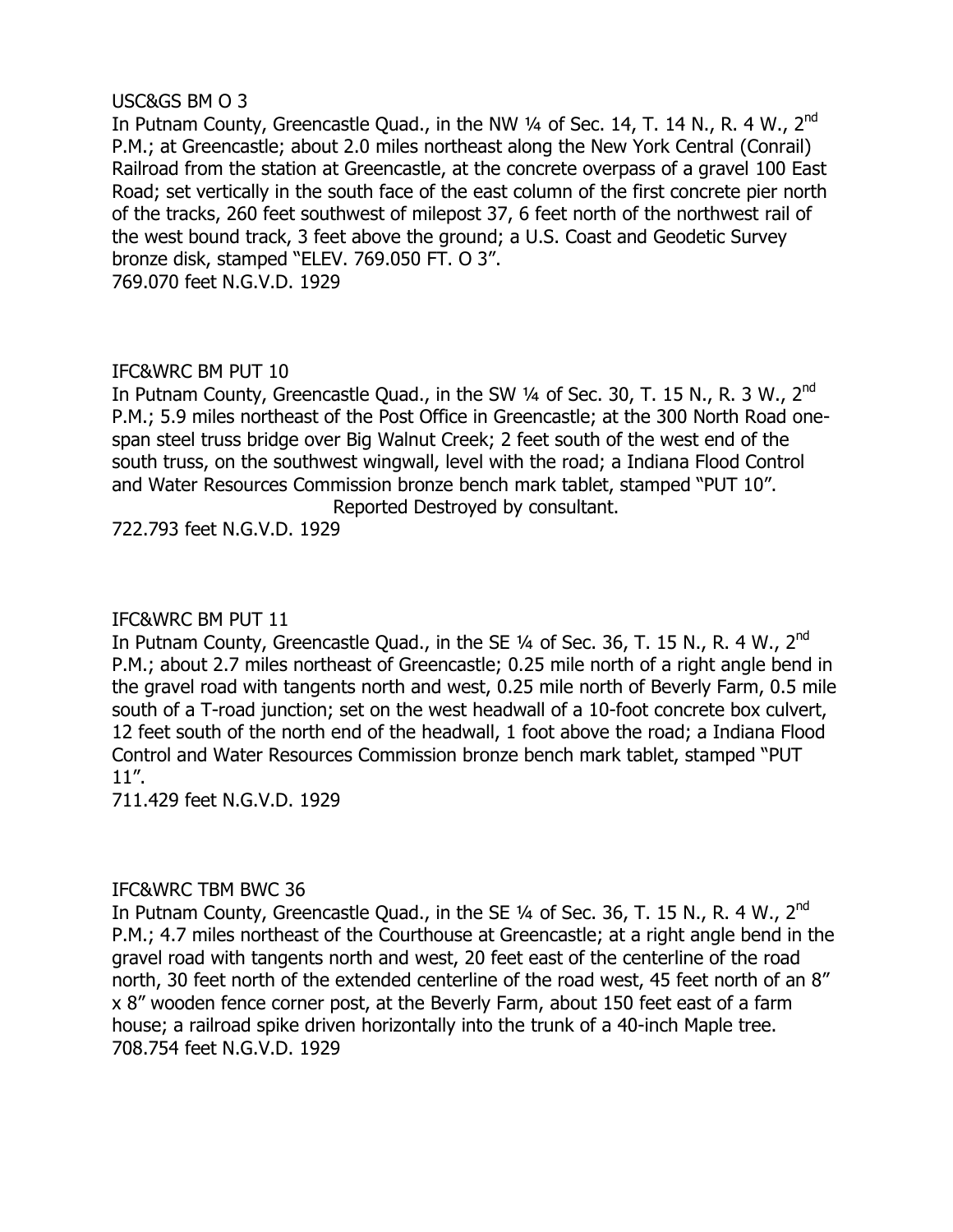In Putnam County, Greencastle Quad., in the SW 1/4 of Sec. 1, T. 14 N., R. 4 W., 2<sup>nd</sup> P.M.; 3.6 miles southeast of the crossroads at Brick Chapel; at the Pinhook one-span steel truss bridge over Big Walnut Creek; set on the southwest wingwall, 5 feet southwest of the southeast end of the southwest truss, level with the bridge floor; a Indiana Flood Control and Water Resources Commission bronze bench mark tablet, stamped "PUT 12".

704.340 feet N.G.V.D. 1929 703.973 feet N.A.V.D. 1988 Corpscon

# IFC&WRC TBM BWC 32

In Putnam County, Greencastle Quad., in the NE 1/4 of Sec. 2, T. 14 N., R. 4 W., 2<sup>nd</sup> P.M.; 3.8 miles northeast of the Post Office at Greencastle; at a 30-foot concrete bridge over Dry Branch; set on the center of the east handrail, about 0.1 mile east of the Monon Railroad tracks and signal tower, 250 feet south of a T-road leading west across the Monon railroad tracks, 10 feet east of the centerline of the bridge, 1.5 feet above the road; a chiseled triangle.

704.962 feet N.G.V.D. 1929

# IFC&WRC BM PUT 13

In Putnam County, Greencastle Quad., in the SW 1/4 of Sec. 2, T. 14 N., R. 4 W., 2<sup>nd</sup> P.M.; 3.2 miles northeast of the Courthouse at Greencastle; at the Monon (CSX) Railroad bridge over Big Walnut Creek; set on the northwest sandstone wingwall, 19 feet west of the west girder of the bridge, 8 feet below the rail; a Indiana Flood Control and Water Resources Commission bronze bench mark tablet, stamped "PUT 13". 697.206 feet N.G.V.D. 1929

# IFC&WRC BM PUT 14

In Putnam County, Greencastle Quad., in the SW 1/4 of Sec. 2, T. 14 N., R. 4 W., 2<sup>nd</sup> P.M.; 2.8 miles northeast of the Courthouse at Greencastle; at the 100 East Road onespan steel truss bridge over Big Walnut Creek; set on the southeast wingwall, on the low part of the top of a partially destroyed wingwall, 2 feet east of the south end of the east truss, 0.5 foot above the bridge seat; a Indiana Flood Control and Water Resources Commission bronze bench mark tablet, stamped "PUT 14". 694.308 feet N.G.V.D. 1929

693.94 feet N.A.V.D. 1988 Corpscon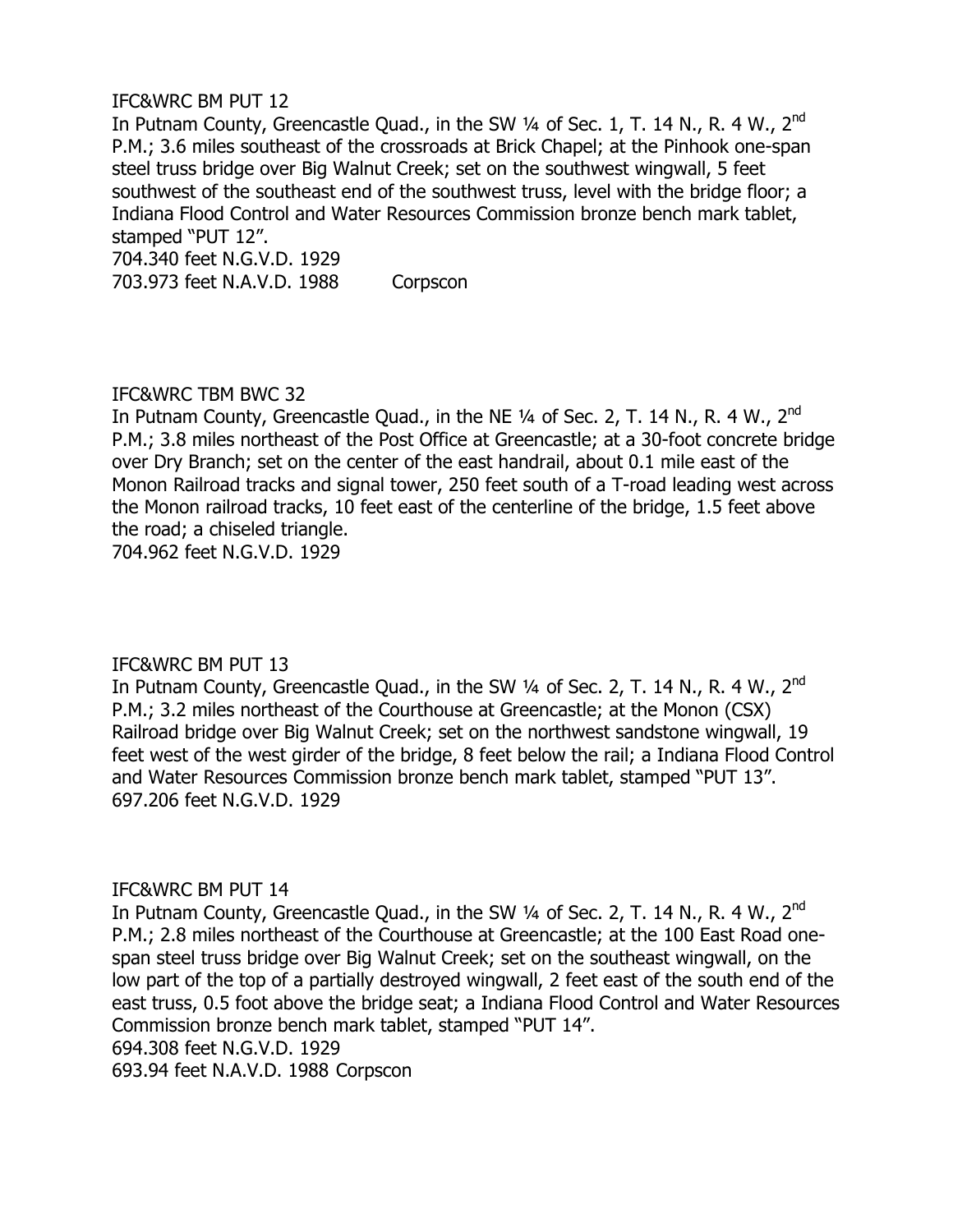# USC&GS BM M 121, 1946

In Putnam County, Greencastle Quad., in the NE 1/4 of Sec. 16, T. 14 N., R. 4 W., 2<sup>nd</sup> P.M.; at Greencastle; about 0.9 mile east along the New York Central (Conrail) Railroad from the station at Greencastle, at the overpass over the Monon (CSX) Railroad, at pole number 38/08; set in the top of the northwest end of the northeast concrete abutment of bridge 96, 3 feet northwest of the northwest iron railing of the bridge, about 0.5 foot below the track, a U.S. Coast and Geodetic Survey bronze disk, stamped "M 121 1946".

Note: this description does not match the USC&GS description 750.176 feet N.G.V.D. 1929

# IFC&WRC BM PUT 15

In Putnam County, Greencastle Quad., in the NW 1/4 of Sec. 10, T. 14 N., R. 4 W., 2<sup>nd</sup> P.M.; 2.4 miles northeast of the Courthouse at Greencastle; at the Houck one-span steel truss bridge over Big Walnut Creek; set on the southeast wingwall, 2 feet south of the east end of the south truss, level with the bridge floor; a Indiana Flood Control and Water Resources Commission bronze bench mark tablet, stamped "PUT 15". 692.425 feet N.G.V.D. 1929

692.058 feet N.A.V.D. 1988 Corpscon

# USC&GS BM M 73, 1946

In Putnam County, Greencastle Quad., in the SW 1/4 of Sec. 9, T. 14 N., R. 4 W., 2<sup>nd</sup> P.M.; at Greencastle; 0.55 mile north of the New York Central (Conrail) Railroad overpass over State Road 43/U.S. 231; set in the top of the north end of the west headwall of a three-foot culvert, 24.5 feet west of the centerline of the highway, 12 feet northeast of a twin-trunk Elm tree on west right-of-way, 0.4 foot south of the north end of the headwall, about 1 foot lower than the highway; a U.S. Coast and Geodetic Survey bronze bench mark tablet, stamped "M 73 1946". 686.905 feet N.G.V.D. 1929

#### IFC&WRC BM PUT 16

In Putnam County, Greencastle Quad., in the SW 1/4 of Sec. 9, T. 14 N., R. 4 W., 2<sup>nd</sup> P.M.; at Greencastle; 0.2 mile east of State Road 43, at the Greencastle water pumping station, at a low head dam in Big Walnut Creek; set on the east end of the south abutment of a two-span covered bridge (bridge is now gone – but the abutment remains) over Big Walnut Creek, 7 feet below the top of the southeast wingwall, 1 foot east of and level with the southeast bridge seat, 0.3 foot west of the east edge of the abutment; a Indiana Flood Control and Water Resources Commission bronze bench mark tablet, stamped "PUT 16".

686.118 feet N.G.V.D. 1929

685.751 feet N.A.V.D. 1988 Corpscon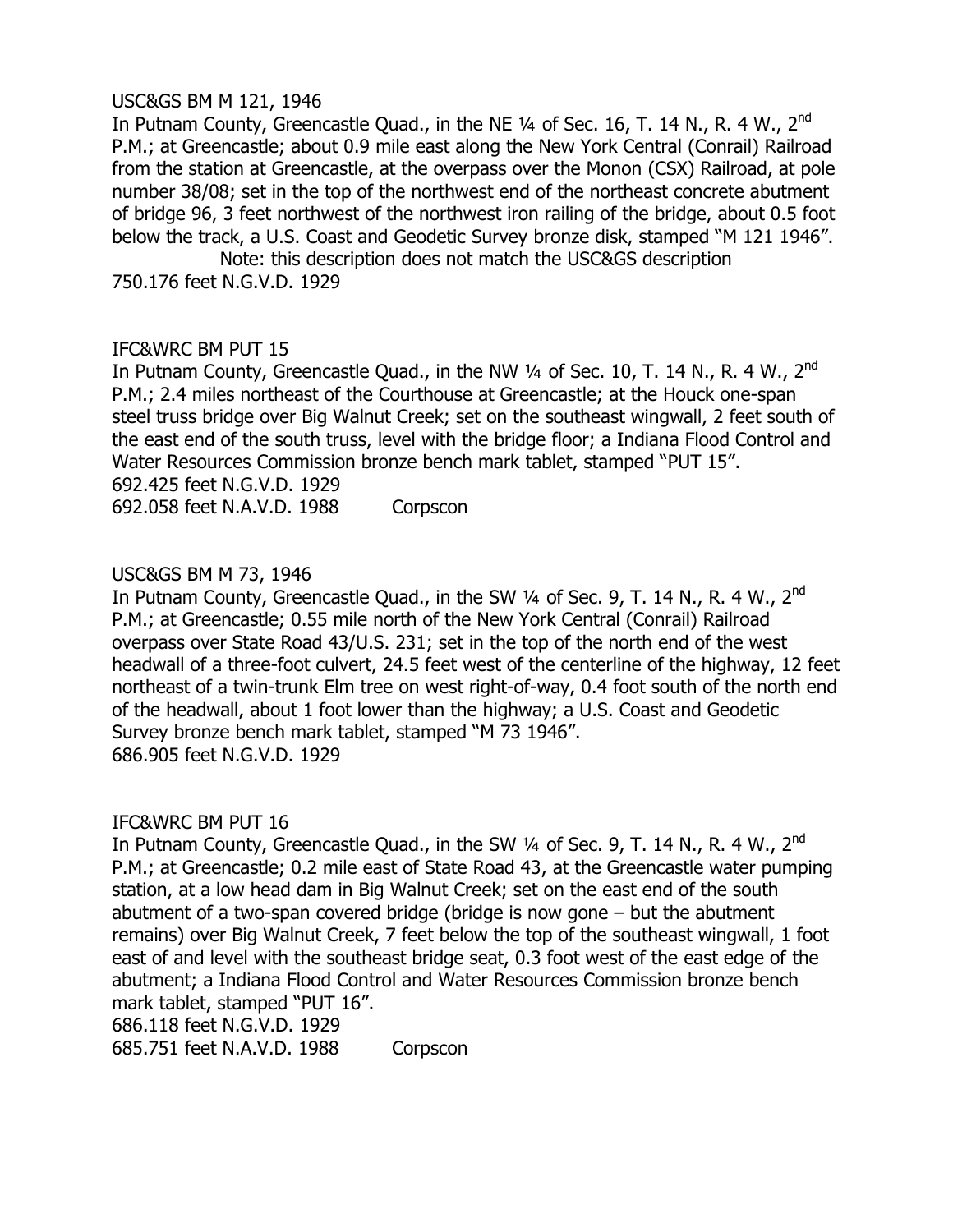In Putnam County, Greencastle Quad., in the SE 1/4 of Sec. 8, T. 14 N., R. 4 W., 2<sup>nd</sup> P.M.; at Greencastle; at the State Road 43/U.S. 231 concrete arch bridge over Big Walnut Creek; set on the south end post of the west handrail, 4 feet above the road; a Indiana Flood Control and Water Resources Commission bronze bench mark tablet, stamped "PUT 17".

DESTROYED see SHCOI BM PUT C 34

695.537 feet N.G.V.D. 1929

#### SHCOI BM PUT C 34

In Putnam County, Greencastle Quad., in the SE 1/4 of Section 8, T. 14 N., R. 4 W., 2<sup>nd</sup> P. M.; on at Greencastle; at the State Road 43/U. S. 231 bridge over Big Walnut Creek; set on top of the south concrete abutment of the bridge, 24 feet southwest of the centerline of the bridge, 0.8 foot southwest of the southwest face of the southwest concrete guardrail of the bridge, 0.5 foot northwest of the southeast face of the abutment, 0.6 foot southeast of the northwest face of the abutment, about 1.5 feet above the highway; a State Highway Commission of Indiana bench mark tablet, stamped "PUT C 34".

 $3<sup>rd</sup>$  Order Corpscon

693.09 feet N.G.V.D. 1929 692.72 feet NAVD 1988

# IFC&WRC TBM BWC 6

In Putnam County, Greencastle Quad., in the NE 1/4 of Section 17, T. 14 N., R. 4 W., 2<sup>nd</sup> P. M.; 1.2 miles northwest of the Courthouse at Greencastle; at a right angle bend in the blacktop road with tangents south and west, 0.5 mile east of the Dunbar one-span covered bridge over Big Walnut Creek; set in the south side of a twin-trunk 40-inch maple tree, 10 feet south of the south low water edge of Big Walnut Creek, 45 feet north of the centerline of the road west, 50 feet west of the extended centerline of the road south, 2 feet below the road level; a railroad spike. 671.805 feet N.G.V.D. 1929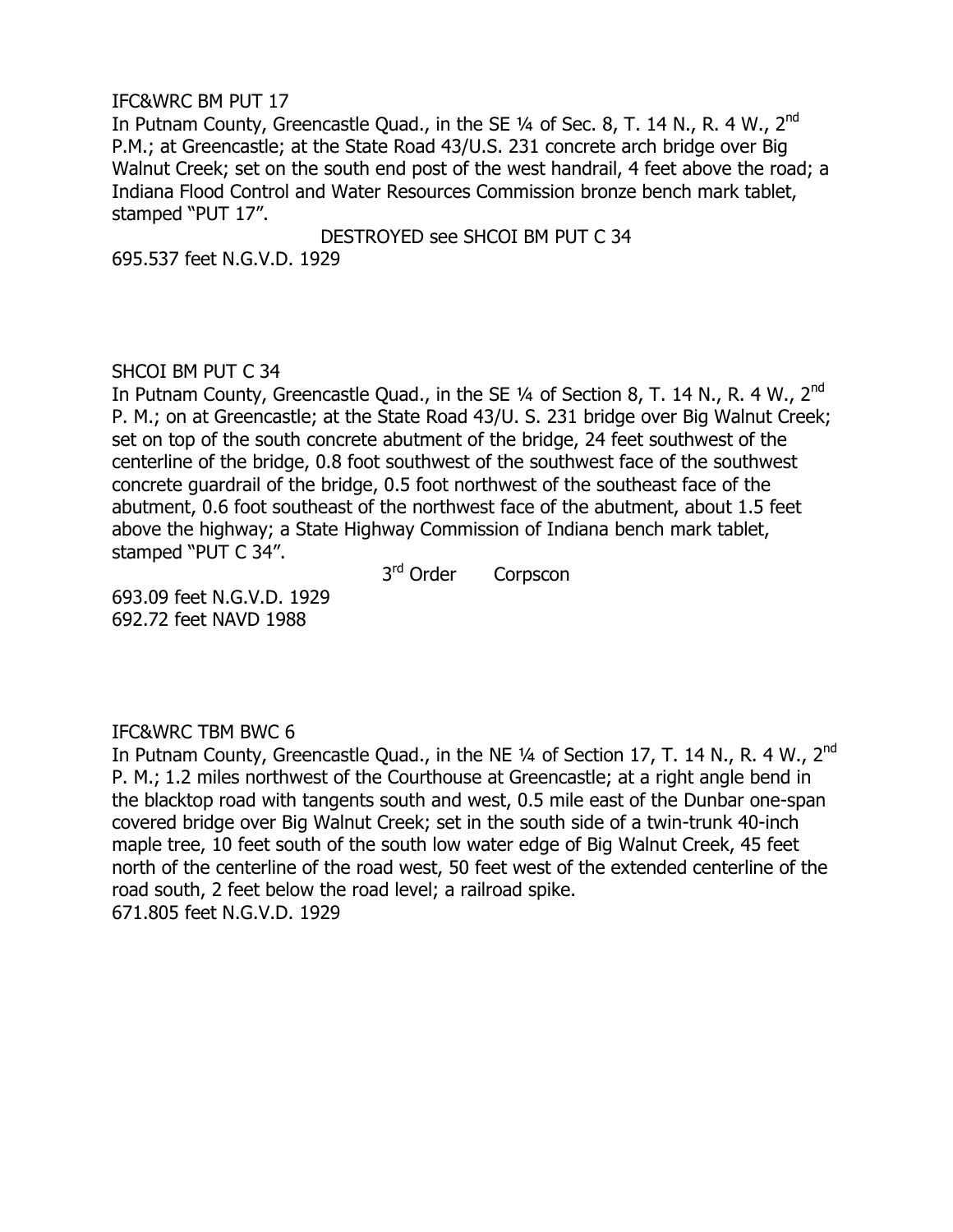In Putnam County, Clinton Falls Quad., in the NW ¼ of Section 17, T. 14 N., R. 4 W., 2<sup>nd</sup> P. M.; about 6.0 miles east of Brunerstown; at the Dunbar Covered bridge over Big Walnut Creek; set on the southeast wingwall, 1 foot from the northeast corner of the wingwall, 2.5 feet lower than the bridge floor; a Indiana Flood Control and Water Resources Commission bronze bench mark tablet, stamped "PUT 18".

676.155 feet N.G.V.D. 1929

675.781 feet N.A.V.D. 1988 Corpscon

# USC&GS BM K 3 RESET 1944

In Putnam County, Clinton Falls Quad., in the SW ¼ of Section 17, T. 14 N., R. 4 W., 2<sup>nd</sup> P. M.; about 6.0 miles east of Brunerstown; at the New York Central (Conrail) Railroad three-span concrete arch bridge over Big Walnut Creek; set in the top of the west end of the north parapet wall, 12.0 feet east of the west end of the bridge, 10.5 feet north of the north rail of the north set of rails, level with the tracks, a U.S. Coast and Geodetic Survey bench mark tablet, stamped "K 3 RESET 1944". 723.069 feet N.G.V.D. 1929 722.692 feet NAVD 1988

USC&GS BM L 3 RESET 1944 In Putnam County, Clinton Falls Quad., in the SW ¼ of Section 17, T. 14 N., R. 4 W., 2<sup>nd</sup> P. M.; about 6.0 miles east of Brunerstown; at the New York Central (Conrail) Railroad three-span concrete arch bridge over Big Walnut Creek; set in the top of the east end of the south parapet wall, 12.0 feet west of the east end of the bridge, 10.5 feet south of the south rail of the south set of rails, level with the tracks; a U.S. Coast and Geodetic Survey bench mark tablet, stamped "L 3 RESET 1944". 724.424 feet N.G.V.D. 1929

724.047 feet NAVD 1988

# IFC&WRC TBM BWC 27

In Putnam County, Clinton Falls Quad., in the SW ¼ of Section 17, T. 14 N., R. 4 W., 2<sup>nd</sup> P. M.; about 6.0 miles east of Brunerstown; at the New York Central (Conrail) Railroad three-span concrete arch bridge over Big Walnut Creek; set in the north side of a 20-inch Cottonwood tree, 18 feet east of the east low water's edge of Big Walnut Creek, 50 feet downstream (south) of the south edge of the bridge, 62 feet below the tracks of the railroad, 2 feet above the ground; a railroad spike. 661.403 feet N.G.V.D. 1929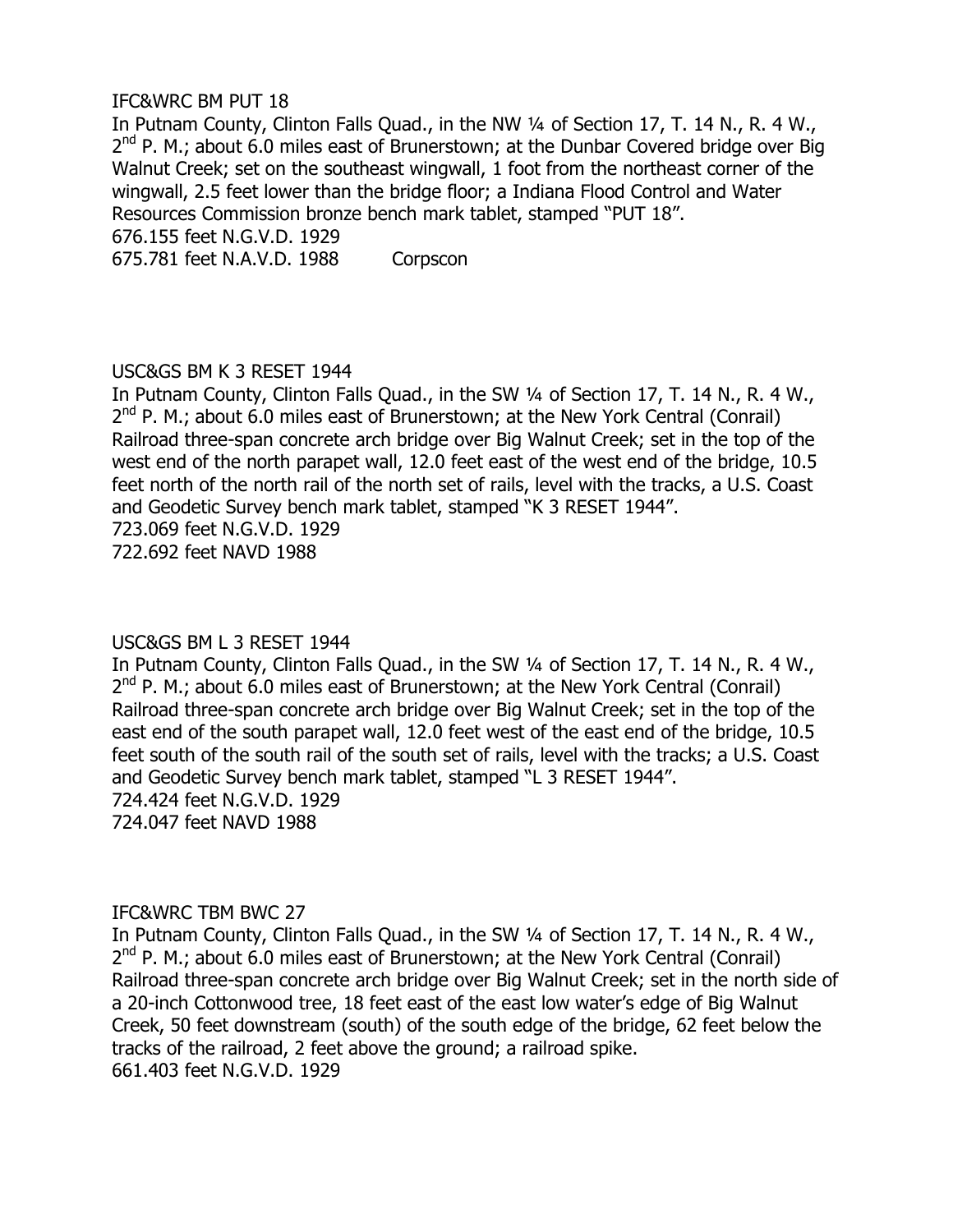In Putnam County, Clinton Falls Quad., in the NE 1/4 of Section 19, T. 14 N., R. 4 W., 2<sup>nd</sup> P. M.; about 6.0 miles east of Brunerstown; at a one-span covered (125 North Road?) bridge over Big Walnut Creek; set on the south end of the west abutment, 1 foot south of the south edge of the shelter, level with the bridge seat, 3 feet below the bridge floor, 5 feet west of the east face of the abutment; a Indiana Flood Control and Water Resources Commission bronze bench mark tablet, stamped "PUT 19".

Damaged! The bridge is going to be destroyed April 5, 1961 (See PUT 19 RESET 1961) 673.241 feet N.G.V.D. 1929

# IFC&WRC BM PUT 19 RESET 1961

In Putnam County, Clinton Falls Quad., in the NE 1/4 of Section 19, T. 14 N., R. 4 W., 2<sup>nd</sup> P. M.; about 6.0 miles east of Brunerstown; at the 125 North Road five-span concrete bridge over Big Walnut Creek; set in the top of and at the west end of the south concrete guardrail, 12.5 feet south of the center line of the road, 0.9 foot above the road, 0.7 foot east of the west end of the guardrail; a Indiana Flood Control and Water Resources Commission bronze bench mark tablet, stamped "PUT 19 RESET 1961". 677.785 feet N.G.V.D. 1929

677.408 feet N.A.V.D. 1988 Corpscon

# IFC&WRC TBM BWC 62

In Putnam County, Clinton Falls Quad., in the NE 1/4 of Section 19, T. 14 N., R. 4 W., 2<sup>nd</sup> P. M.; about 6.0 miles east of Brunerstown; at the 125 North Road five-span concrete bridge over Big Walnut Creek; set in the top of the northeast abutment, 17 feet north of the center line of the road, 0.7 foot above the road, 0.4 foot south of the north edge of the northeast abutment; a chiseled triangle. 680.595 feet N.G.V.D. 1929

# IFC&WRC BM PUT 20

In Putnam County, Clinton Falls Quad., in the SE 1/4 of Section 19, T. 14 N., R. 4 W., 2<sup>nd</sup> P. M.; about 5.5 miles east-southeast of Brunerstown; about 0.8 mile south along a gravel 200 West Road from its intersection with 125 South Road to a 12-foot concrete bridge over a small intermittent stream; set on the southeast wingwall, 200 feet west of Big Walnut Creek, 1.5 feet south of the southeast corner of the east concrete handrail, level with the road; a Indiana Flood Control and Water Resources Commission bench mark tablet, stamped "PUT 20". 660.915 feet N.G.V.D. 1929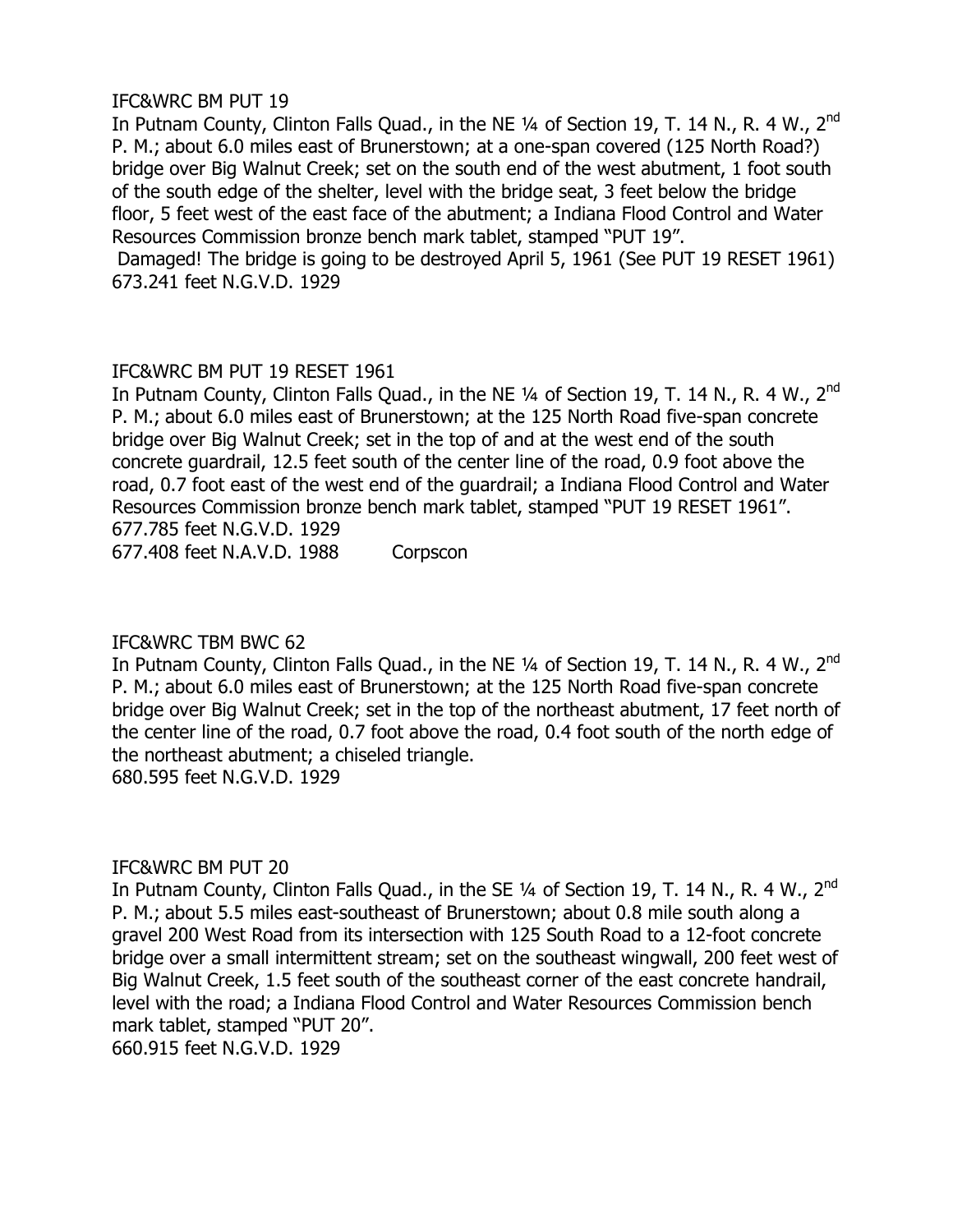In Putnam County, Clinton Falls Quad., in the SE 1/4 of Section 19, T. 14 N., R. 4 W., 2<sup>nd</sup> P. M.; about 5.2 miles east-southeast of Brunerstown; 1.5 miles south along a gravel 200 West Road from its intersection with 125 South Road on the west side of Big Walnut Creek to an "S" curve in the road and a 15-foot concrete bridge over a drainage ditch; set on the northwest wingwall, 2 feet below the top of the concrete handrail, 0.5 foot northwest of the northwest corner of the handrail, 60 feet north of Big Walnut Creek; a Indiana Flood Control and Water Resources Commission bronze bench mark tablet, stamped "PUT 21". 654.814 feet N.G.V.D. 1929

# IFC&WRC BM

In Putnam County, Clinton Falls Quad., in the SE 1/4 of Section 19, T. 14 N., R. 5 W., 2<sup>nd</sup> P. M.; about 5.2 miles east-southeast of Brunerstown; at the Oakalla Covered bridge over Big Walnut Creek; set on the south end of the east abutment, 3 feet below the bridge floor, 0.3 foot west of the east end of the shelter, 4 feet east of the west face of the abutment; a Indiana Flood Commission bronze bench mark tablet, stamped "PUT 22".

|                            | Note: mark appears to have been reset see PUT 22 RESET |          |
|----------------------------|--------------------------------------------------------|----------|
| 656.828 feet N.G.V.D. 1929 | 656.447 feet N.A.V.D. 1988                             | Corpscon |

# IFC&WRC BM PUT 22 RESET

In Putnam County, Clinton Falls Quad., in the SE 1/4 of Section 19, T. 14 N., R. 5 W., 2<sup>nd</sup> P. M.; about 5.2 miles east-southeast of Brunerstown; at the Oakalla Covered bridge over Big Walnut Creek; set on the west end of the south stone bridge seat; 0.25 east of the west face of the south bridge seat, 0.35 foot west of the west face of a stone block, 1.1 feet west of the west face of the wood bridge, 0.6 feet north of the south face of the stone block bridge seat, 13.1 feet north of the southwest end of the concrete base at the southwest corner of the bridge. An Indiana Flood Commission bronze bench mark tablet, stamped "PUT 22".

656.688 feet N.G.V.D. 1929 656.307 feet N.A.V.D. 1988

# IFC&WRC TBM BWC 7

In Putnam County, Clinton Falls Quad., in the SE 1/4 of Section 26, T. 14 N., R. 5 W., 2<sup>nd</sup> P. M.; 5.0 miles northeast of the crossroads at Pleasant Gardens; about 3.2 miles southwest along a gravel 200 West Road from its intersection with 125 South Road on the west side of Big Walnut Creek; set in the north side of a 60-inch Maple tree that leans at a 45 degree angle over the north waters edge of Big Walnut Creek, 16 feet south of the centerline of the gravel road, 2 feet above the ground; a railroad spike. 648.996 feet N.G.V.D. 1929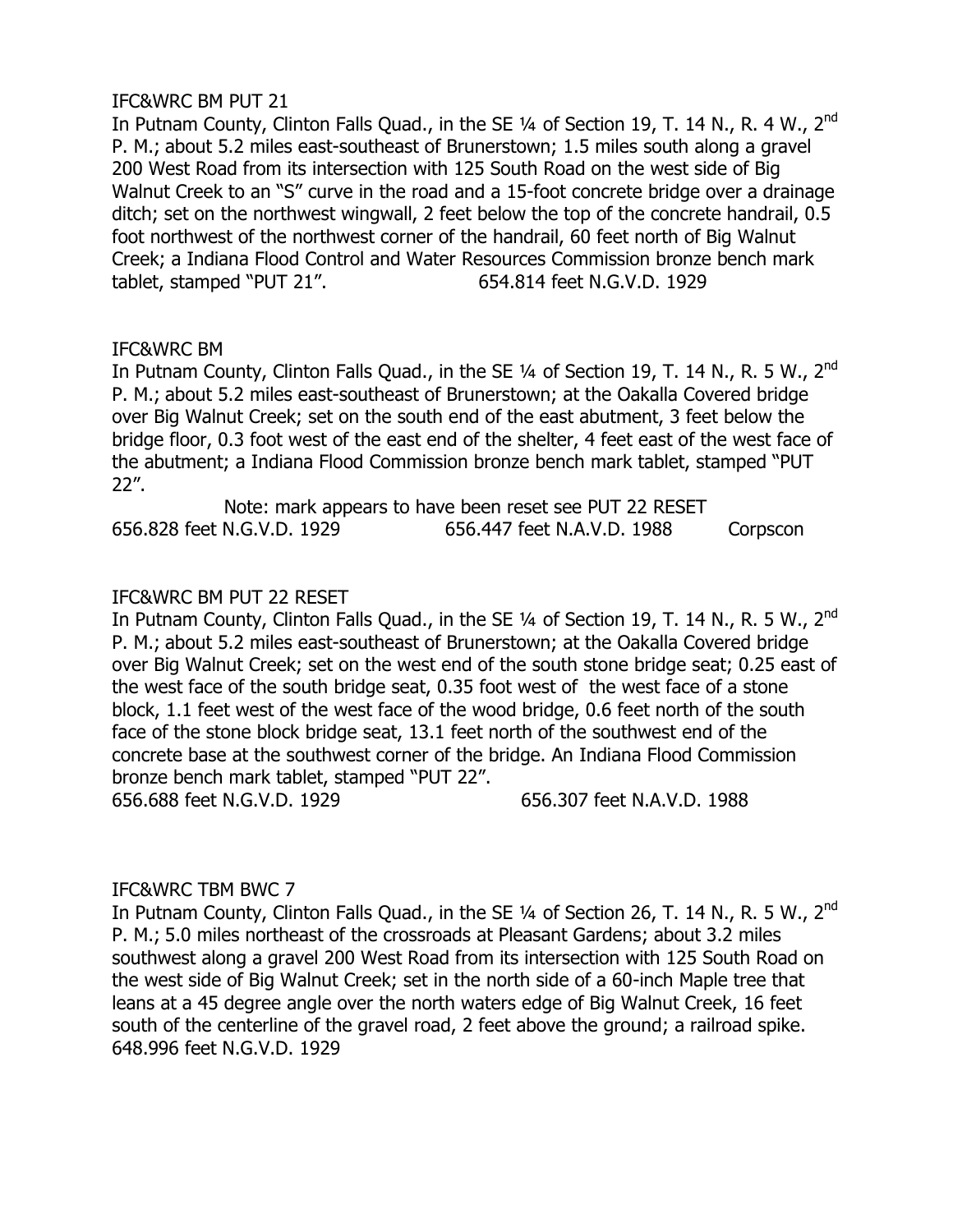# USC&GS BM H 121, 1946

In Putnam County, Reelsville Quad., in the SE  $\frac{1}{4}$  of Section 27, T. 14 N., R. 5 W., 2<sup>nd</sup> P. M.; about 4.5 miles north-northeast of Reelsville; 1.0 mile northeast along the New York Central (Penn Central) (Conrail) Railroad from Fern, at pole number 43/30, at a twospan concrete arch bridge over Little Walnut Creek and a north-south gravel road, 0.1 mile north of the confluence of Big Walnut and Little Walnut Creek; set in the top of the southwest end of the northwest concrete parapet wall of the bridge, 6.8 feet northwest of the northwest rail of the west bound track, about level with the tracks; a U.S. Coast and Geodetic Survey bronze disk, stamped "H 121 1946". 691.744 feet N.G.V.D. 1929

# IFC&WRC BM PUT 23

In Putnam County, Reelsville Quad., in the SE 1/4 of Section 27, T. 14 N., R. 5 W., 2<sup>nd</sup> P. M.; about 4.5 miles north-northeast of Reelsville; at the confluence of Big Walnut and Little Walnut Creek, at a T-road junction, at a one-span steel truss bridge over Little Walnut Creek; set on the north end of the west abutment, 1.5 feet northwest of and level with the northwest bridge seat; a Indiana Flood Control and Water Resources Commission bronze bench mark tablet, stamped "PUT 23". 649.528 feet N.G.V.D. 1929

# USC&GS BM K 70, 1946

In Putnam County, Reelsville Quad., in the NE 1/4 of Section 23, T. 13 N., R. 5 W., 2<sup>nd</sup> P. M.; at Manhattan; at the crossroad, about 65 feet northwest of the northwest corner of the Manhattan grocery store; set in the top of the west end of the concrete wingwall of a 14-inch corrugated pipe culvert, 30 feet west of the centerline of a paved road leading south, 29.5 feet south of and level with the centerline of the south lane of U.S. 40; a U.S. Coast and Geodetic Survey bronze disk, stamped "K 70 1946". 640.865 feet N.G.V.D. 1929 640.471 feet NAVD 1988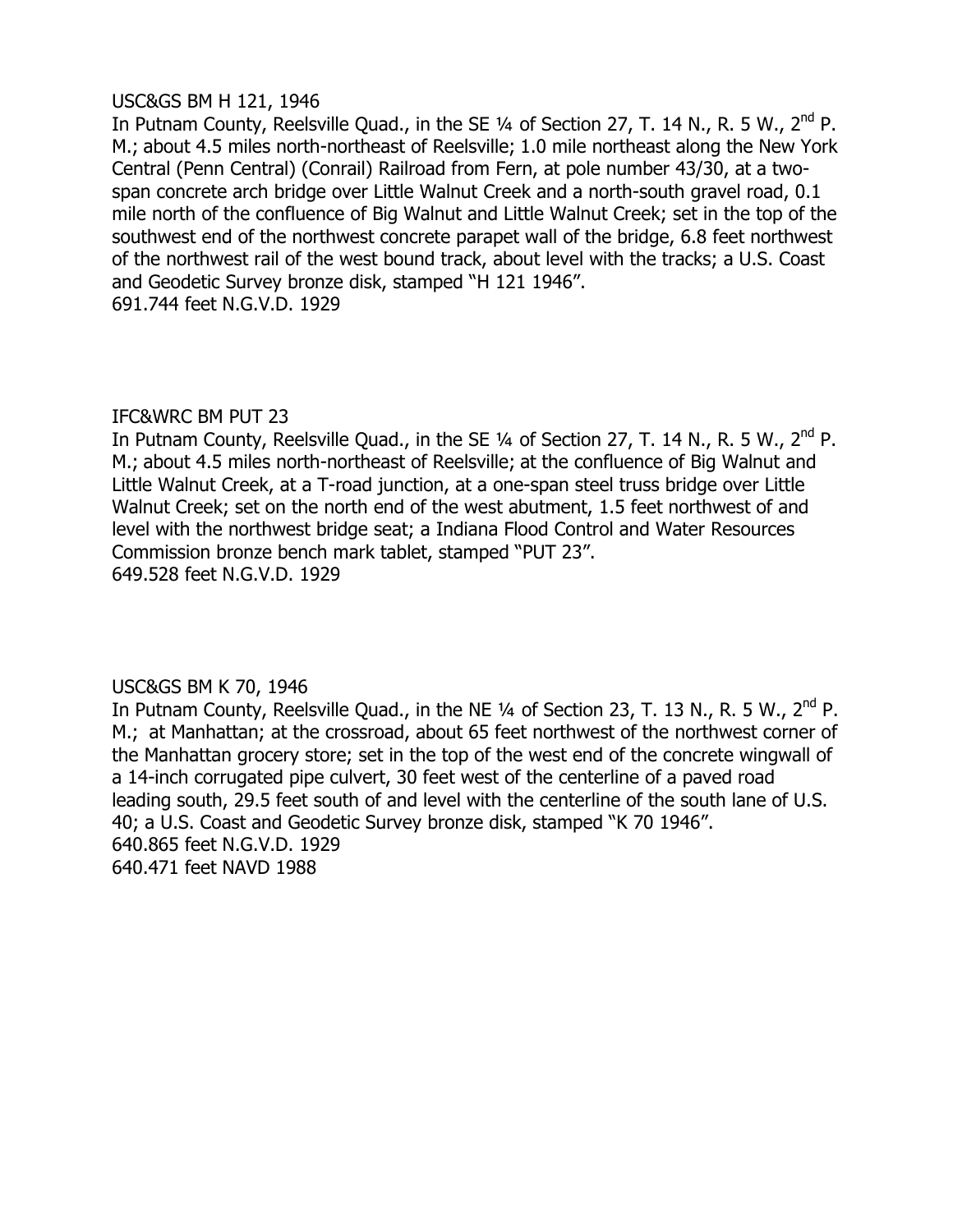In Putnam County, Reelsville Quad., in the SE  $\frac{1}{4}$  of Section 3, T. 13 N., R. 5 W., 2<sup>nd</sup> P. M.; 2.8 miles north-northeast of Reelsville; 0.7 mile north of the Houck two-span covered bridge over Big Walnut Creek; set on the west abutment of an abandoned bridge ( the superstructure has been removed but all piers and the abutments are in place at this date), on the southwest wingwall of the west abutment, 25.5 feet south of the centerline of the abutment, 0.8 foot north of the southeast corner of the wingwall, 2 feet above the ground level on the stream side; a Indiana Flood Control and Water Resources Commission bronze bench mark tablet, stamped "PUT 24". 632.959 feet N.G.V.D. 1929 632.565 feet N.A.V.D. 1988

# IFC&WRC BM PUT 25

In Putnam County, Reelsville Quad., in the SW 1/4 of Section 11, T. 13 N., R. 5 W., 2<sup>nd</sup> P. M.; 2.3 miles northeast of Reelsville; at the Houck two-span covered bridge over Big Walnut Creek; set on the south end of the west abutment, 300 feet east of a right angle turn in blacktop road, 1 foot south of the south edge of the wooden shelter, 3 feet west of the east face of the west abutment, 3 feet below the bridge floor; a Indiana Flood Control and Water Resources Commission bronze bench mark tablet, stamped PUT 25".

639.420 feet N.G.V.D. 1929 639.026 feet N.A.V.D. 1988

# USC&GS BM P 70, 1946

In Putnam County, Reelsville Quad., in the SW  $\frac{1}{4}$  of Section 3, T. 12 N., R. 5 W., 2<sup>nd</sup> P. M.; about 3.2 miles south of Reelsville; at a "T" road intersection; 0.3 mile northeast of the Huffman covered bridge over Big Walnut Creek, 17 feet south of and about level with the centerline of the east-west road, 6 feet southwest of a telephone pole, 4 feet east of the extended centerline of the road north, directly in line with a row of power line poles; a U.S. Coast and Geodetic Survey bronze disk, stamped "P 70 1946". 595.668 feet N.G.V.D. 1929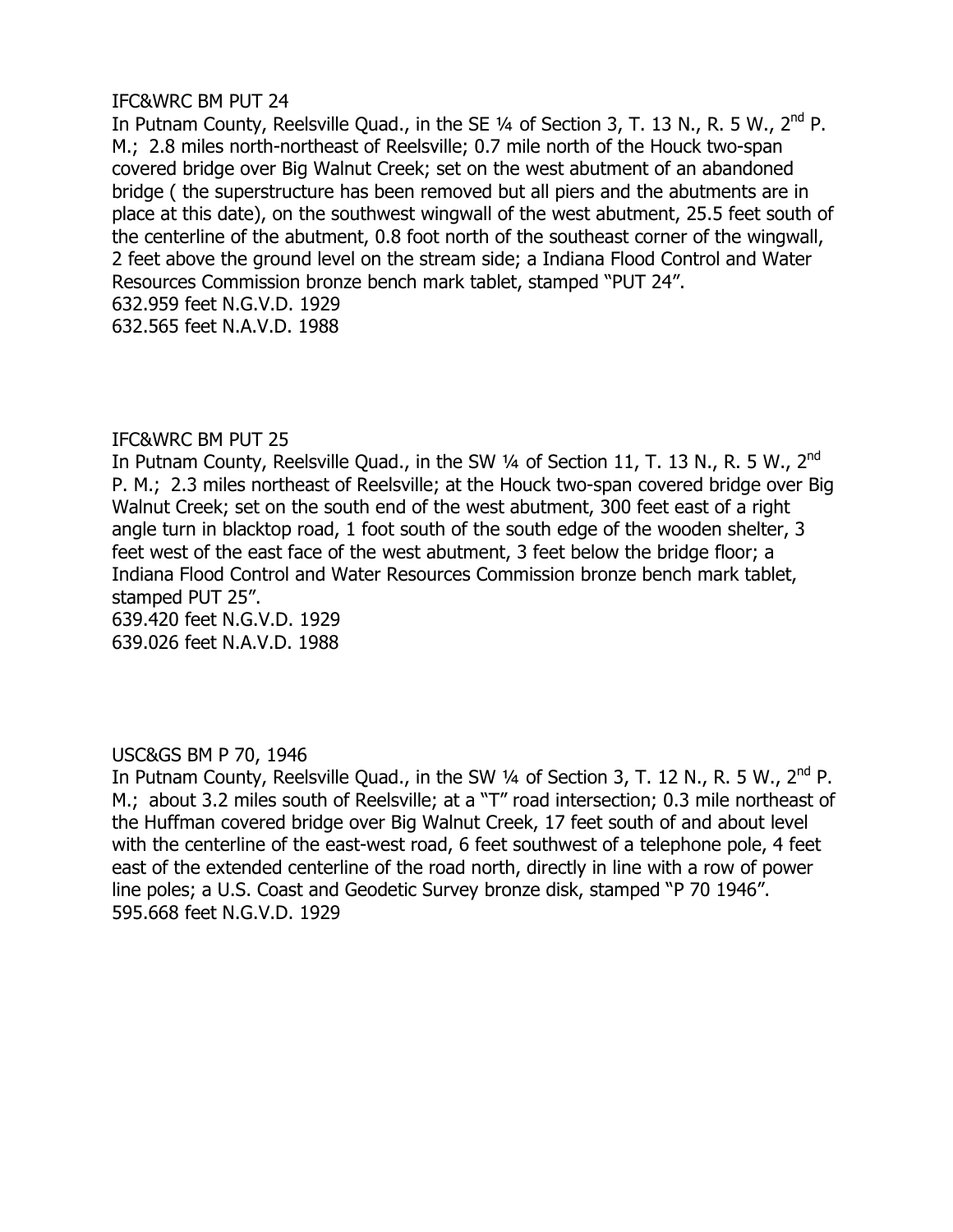In Putnam County, Reelsville Quad., in the SW  $\frac{1}{4}$  of Section 3, T. 12 N., R. 5 W., 2<sup>nd</sup> P. M.; 3.5 miles south of Reelsville; at the Huffman two-span covered bridge over Big Walnut Creek; set on the south end of the west abutment, 2 feet south of the south edge of the wooden shelter, 3 feet east of the west end of the shelter, 4 feet below the bridge floor; a Indiana Flood Control and Water Resources Commission bronze bench mark tablet, stamped "PUT 30".

602.640 feet N.G.V.D. 1929

602.250 feet N.A.V.D. 1988 Corpscon

# IFC&WRC BM PUT 31

In Putnam County, Poland Quad., in the NE  $\frac{1}{4}$  of Sec. 10, T. 12 N., R. 5 W., 2<sup>nd</sup> P.M.; about 1.0 mile northwest of Cagle Mill; at a one-span covered bridge over Mill Creek; set on the east end of the south abutment, 0.6 mile above the confluence with Big Walnut Creek, 1 foot east of the east edge of the shelter, 6 feet below the bridge floor, 8 feet north of the south end of the shelter; a Indiana Flood Control and Water Resources Commission bronze bench mark tablet, stamped "PUT 31". 599.004 feet N.G.V.D. 1929

# USC&GS BM Z 65, 1946

In Putnam County, Cataract Quad., in the NE  $\frac{1}{4}$  of Sec. 16, T. 12 N., R. 3 W., 2<sup>nd</sup> P.M.; about 5.8 miles northeast of Cunot; 3.1 miles southeast along the Chicago, Indianapolis and Louisville Railway (CSX) railroad from the station at Cloverdale, 23 rails southeast of milepost 192, at an east-west gravel road crossing, 26 feet south of the centerline of the gravel road, 12 feet northeast of the northeast rail, 20.5 feet west of a fence corner, 16 feet northwest of a pole, 1.0 foot lower than the track; a U.S. Coast and Geodetic Survey bronze disk, stamped "Z 65 1946". 775.802 feet N.G.V.D. 1929

# IFC&WRC BM PUT 37

In Putnam County, Quincy Quad., in the NW 1/4 of Sec. 15, T. 12 N., R. 3 W., 2<sup>nd</sup> P.M.; about 2.5 miles northwest of Quincy; about 2.0 miles north along a road from its intersection with the Monon Railroad in Quincy to a gravel "T" road west, thence about 1.0 west on the gravel road to a one-span covered wooden bridge over Mill Creek; set on the 4 x 5 foot concrete base of a concrete filled corrugated pipe set vertically under the west lower chord of the bridge, on the southwest corner of the base, 11 feet below the bridge floor, 5 feet south of the north abutment of the bridge, 1 foot from the west edge and 1 foot from the south edge of the base; a Indiana Flood Control and Water Resources Commission bronze bench mark tablet, stamped "PUT 37". 725.953 feet N.G.V.D. 1929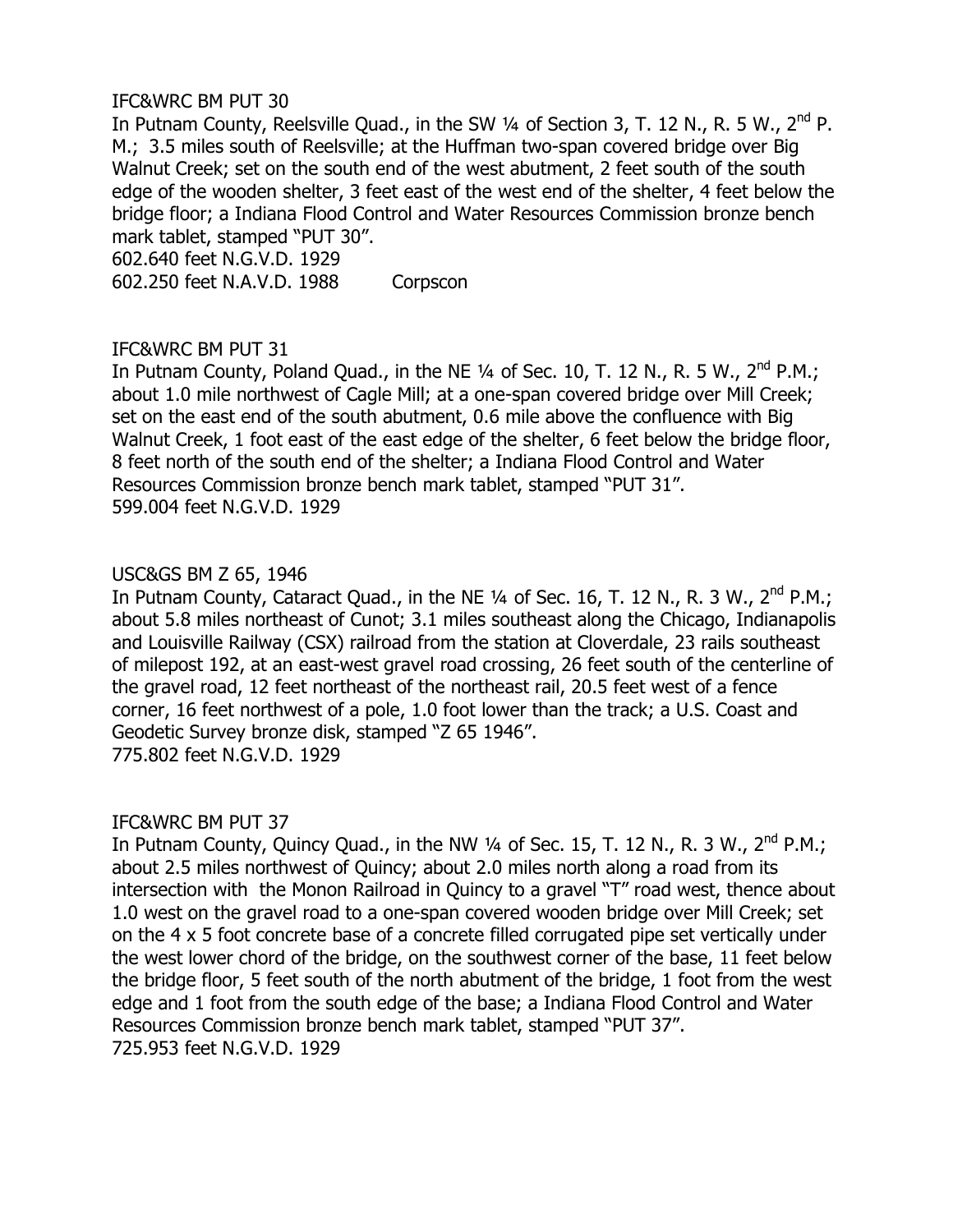# ISHC PUTN C 1

In Putnam County, Quincy Quad., in the NE  $\frac{1}{4}$  of Sec. 10, T. 12 N., R. 3 W., 2<sup>nd</sup> P.M.; about 3.5 miles northwest of Quincy; at the State Road 42 one-span steel truss bridge over Mill Creek; set on the top of the northwest concrete bridge seat, 15 feet southwest of and about 6 feet below the centerline of the highway; a Indiana State Highway Commission bronze bench mark tablet, stamped "PUTN C 1". 736.114 feet N.G.V.D. 1929

# USC&GS BM E 63, 1946

In Putnam County, Quincy Quad., in the NE  $\frac{1}{4}$  of Sec. 11, T. 12 N., R. 3 W., 2<sup>nd</sup> P.M.; about 3.5 miles north of Quincy; about 1.0 mile east along State Road 42 from the State Road 42 one-span steel truss bridge over Mill Creek, 0.15 mile east of the junction of a gravel road leading north, at the Nota B. Vaughan Farm; 66 feet northeast of the northeast corner of a garage, 43 feet south of and about 1.5 feet above the centerline of the highway, 31 feet east of the northeast corner of the house, 1.0 foot west of a north-south fence line, 7 feet east of the centerline of a driveway; a U.S. Coast and Geodetic Survey bronze disk, stamped "E 63 1946". 769.815 feet N.G.V.D. 1929

# IFC&WRC TBM MC 6

In Putnam County, Eminence Quad., in the SE  $\frac{1}{4}$  of Sec. 2, T. 12 N., R. 3 W., 2<sup>nd</sup> P.M.; about 3.9 miles southwest of Eminence; at the 775 East Road one-span steel truss bridge over the old channel of Mill Creek (currently an overflow section of Mill Creek); set on the streamward corner of the upstream end of the south abutment, 0.2 mile south of the 775 East Road one-span steel truss bridge over the main channel, 2 feet east of the south end of the east truss, level with the bridge floor; a chiseled point. 740.244 feet N.G.V.D. 1929

# IFC&WRC BM PUT 38

In Putnam County, Eminence Quad., in the SE  $\frac{1}{4}$  of Sec. 2, T. 12 N., R. 3 W., 2<sup>nd</sup> P.M.; about 3.9 miles southwest of Eminence; at the 775 East Road one-span steel truss bridge over the main channel of Mill Creek; set on the east end of the south abutment, 0.8 foot east of the south end of the east truss, 1 foot lower than the road; a Indiana Flood Control and Water Resources Commission bronze bench mark tablet, stamped "PUT 38".

736.036 feet N.G.V.D. 1929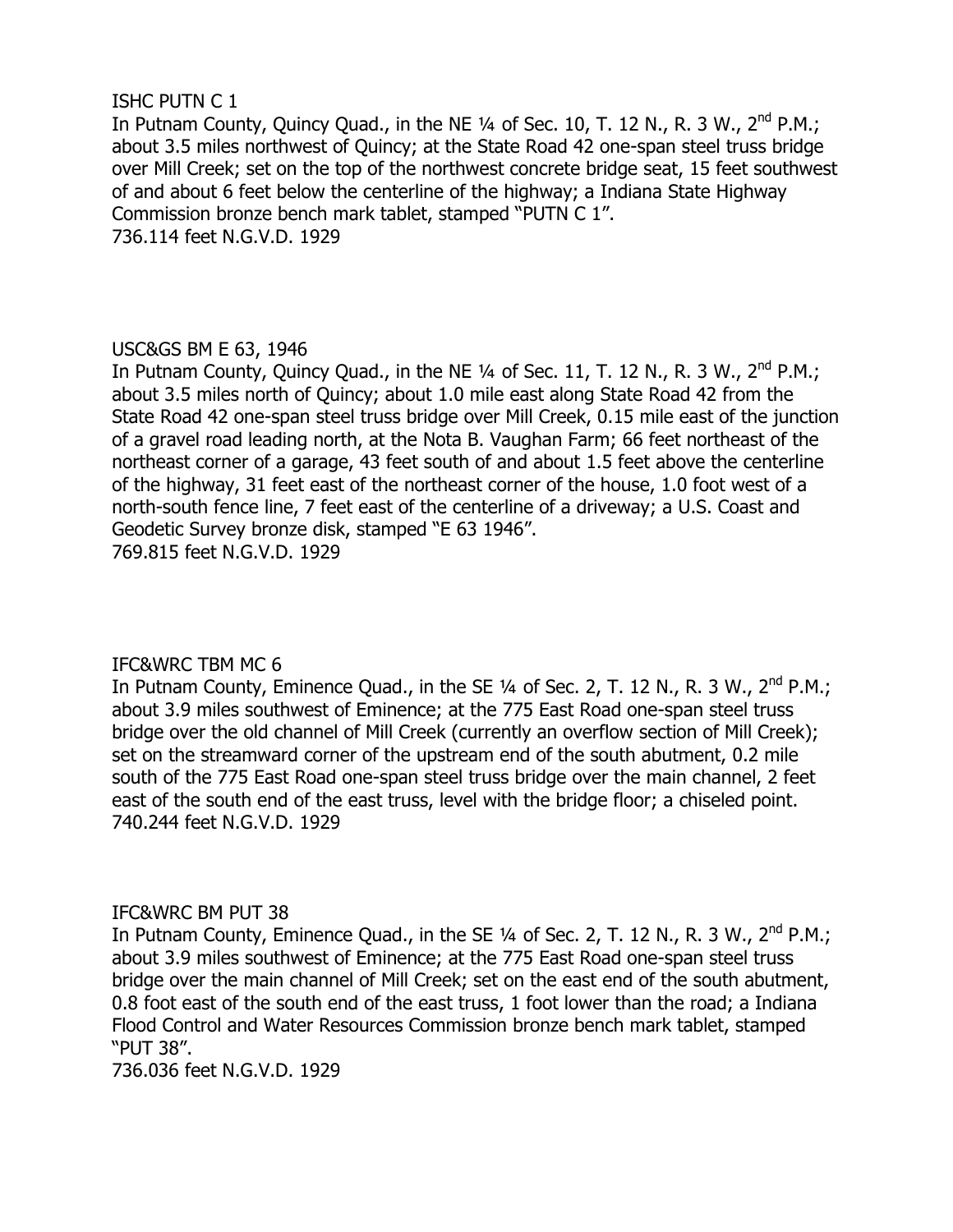# IFC&WRC TBM MC 7

In Putnam County, Eminence Quad., in the SE 1/4 of Sec. 35, T. 13 N., R. 3 W., 2<sup>nd</sup> P.M.; about 3.6 miles west of Eminence; about 0.7 mile north along 775 East Road from the 775 East Road one-span steel truss bridge over the main channel of Mill Creek to a "T"-road east, thence 0.1 mile east to a two-span concrete bridge over Vermillion Branch; set on the southeast wingwall, 3 feet south of the east end of the south handrail, 15 feet south of the centerline of the road; a chiseled square. 742.391 feet N.G.V.D. 1929

# IFC&WRC BM PUT 39

In Putnam County, Eminence Quad., in the SE 1/4 of Sec. 36, T. 13 N., R. 3 W., 2<sup>nd</sup> P.M.; about 2.7 miles west of Eminence; about 0.7 mile north along 775 East Road from the 775 East Road one-span steel truss bridge over the main channel of Mill Creek to a "T"-road east, thence 0.5 mile east to a turn north, thence 0.5 mile north to a "T" road east, thence 0.4 mile east to a turn south, thence 0.2 mile south to a 150-foot one-span steel truss bridge over Mill Creek; set on the southeast (left, downstream) abutment of the bridge, 1.5 feet downstream of the left end of the downstream truss, level with the bridge floor; a Indiana Flood Control and Water Resources Commission bronze bench mark tablet, stamped "PUT 39".

737.583 feet N.G.V.D. 1929

# IFC&WRC TBM MC 9

In Putnam County, Eminence Quad., in the SW  $\frac{1}{4}$  of Sec. 25, T. 13 N., R. 3 W., 2<sup>nd</sup> P.M.; about 3.2 miles west-northwest of Eminence; at the "T"-road intersection of a gravel 900 South Road and 825 East Road; set on the north headwall of a 12-inch culvert, 24 feet east of the centerline of 825 East Road, 10 feet north of the centerline of the gravel 900 South Road, 30 feet southeast of the Lambert mail box, level with the road; a chiseled square.

804.895 feet N.G.V.D. 1929

# IFC&WRC BM PUT 40

In Putnam County, Eminence Quad., in the NW  $\frac{1}{4}$  of Sec. 31, T. 13 N., R. 2 W., 2<sup>nd</sup> P.M.; about 3.2 miles west-northwest of Eminence; at the 925 East Road one-span concrete arch bridge over Mill Creek; set on the northeast wingwall of the bridge, 0.6 foot east of the north end of the east handrail; a Indiana Flood Control and Water Resources Commission bronze bench mark tablet, stamped "PUT 40". 740.765 feet N.G.V.D. 1929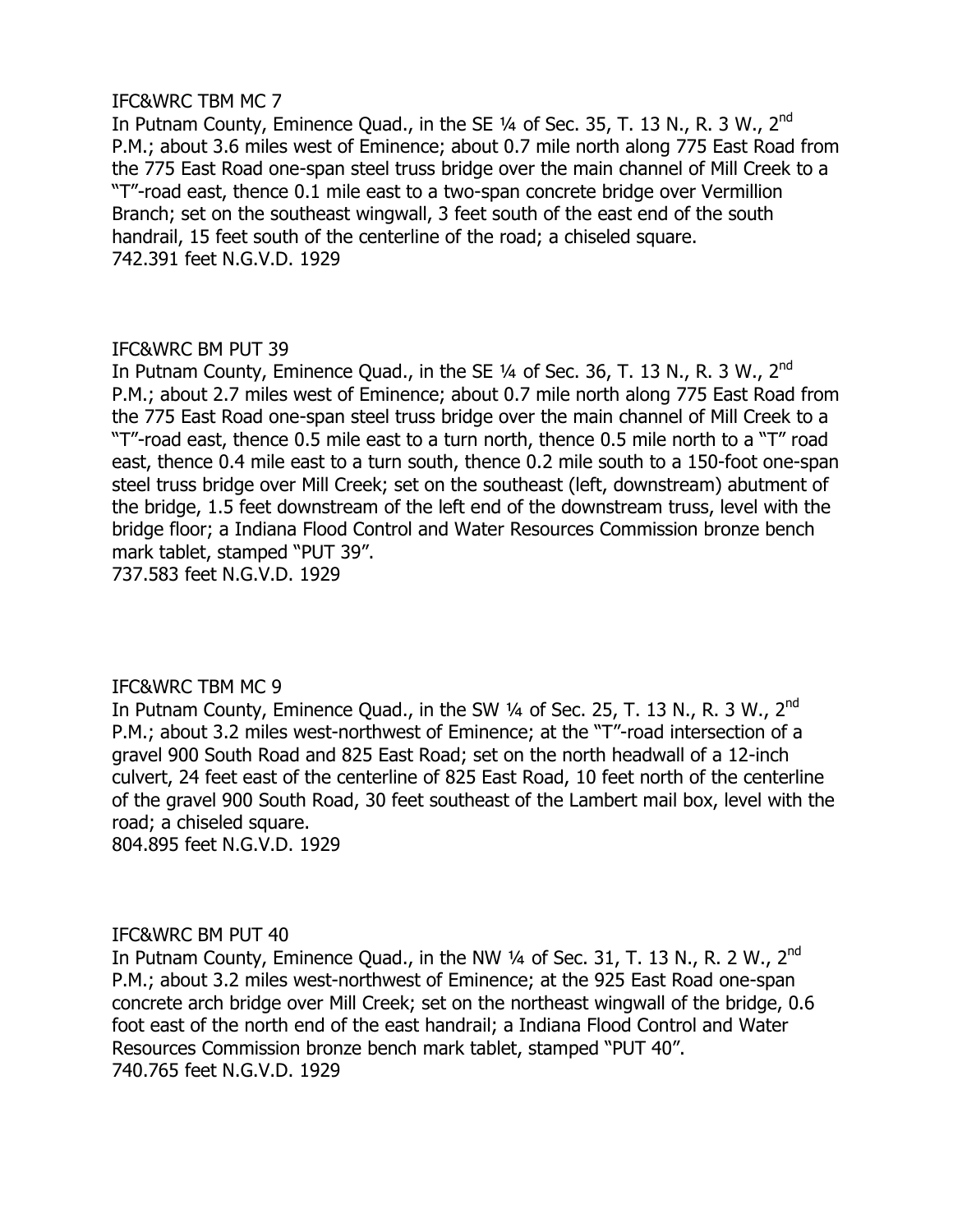# IFC&WRC TBM RC 2

In Putnam County, Bellmore Quad., in the SW  $\frac{1}{4}$  of Sec. 6, T. 15 N., R. 5 W., 2<sup>nd</sup> P.M.; about 5.1 miles northeast of Bellmore; about 0.6 mile southeast of Portland Mills Christian Church; about 5.4 miles east along U.S. 36 from the Community Hall at Bellmore to a T-road leading north, thence 0.96 mile north to a "T"-road east; set in the south side of telephone pole #L1B 4-1, 49 feet east of the extended centerline of the road leading south, 15 feet north of the centerline of the road leading east, 3.2 feet south of a white wooden fence line, 0.7 foot above the ground; a railroad spike. 806.979 feet N.G.V.D. 1929

# IFC&WRC TBM RC 1

In Putnam County, Bellmore Quad., in the SW  $\frac{1}{4}$  of Sec. 6, T. 15 N., R. 5 W., 2<sup>nd</sup> P.M.; about 5.2 miles east of Bellmore; about 5.4 miles east along U.S. 36 from the Community Hall at Bellmore; about 0.2 mile east of the Parke-Putnam County Line, at a T-road intersection; set in the north side of a power pole, 28 feet south of the centerline of the highway, 20 feet west of the extended centerline of the T-road leading north, 6 feet north of a fence line, 0.5 foot above the ground; a railroad spike. 848.241 feet N.G.V.D. 1929

# USC&GS BM D 74, 1946

In Putnam County, Russellville Quad., in the NE 1/4 of Sec. 27, T. 16 N., R. 5 W., 2<sup>nd</sup> P.M.; about 2.9 miles north of Morton; about 5.0 miles south of the Baltimore & Chic Railroad station at Russellville, about 0.55 mile south of a cross road, about 2.9 miles north along the Russellville-Morton Road from its intersection with U.S. 36 at Morton, at the junction of a gravel road leading west, about 0.3 mile north of Raccoon Creek; at a 22-foot concrete box culvert under the road; set in the top of and at the east end of the north headwall of the culvert, 15 feet north of the centerline of the road, 1.8 feet west of the east end of the north headwall, about level with the road; a U.S. Coast and Geodetic Survey bench mark tablet, stamped "D 74 1946".

Destroyed

686.619 feet N.G.V.D. 1929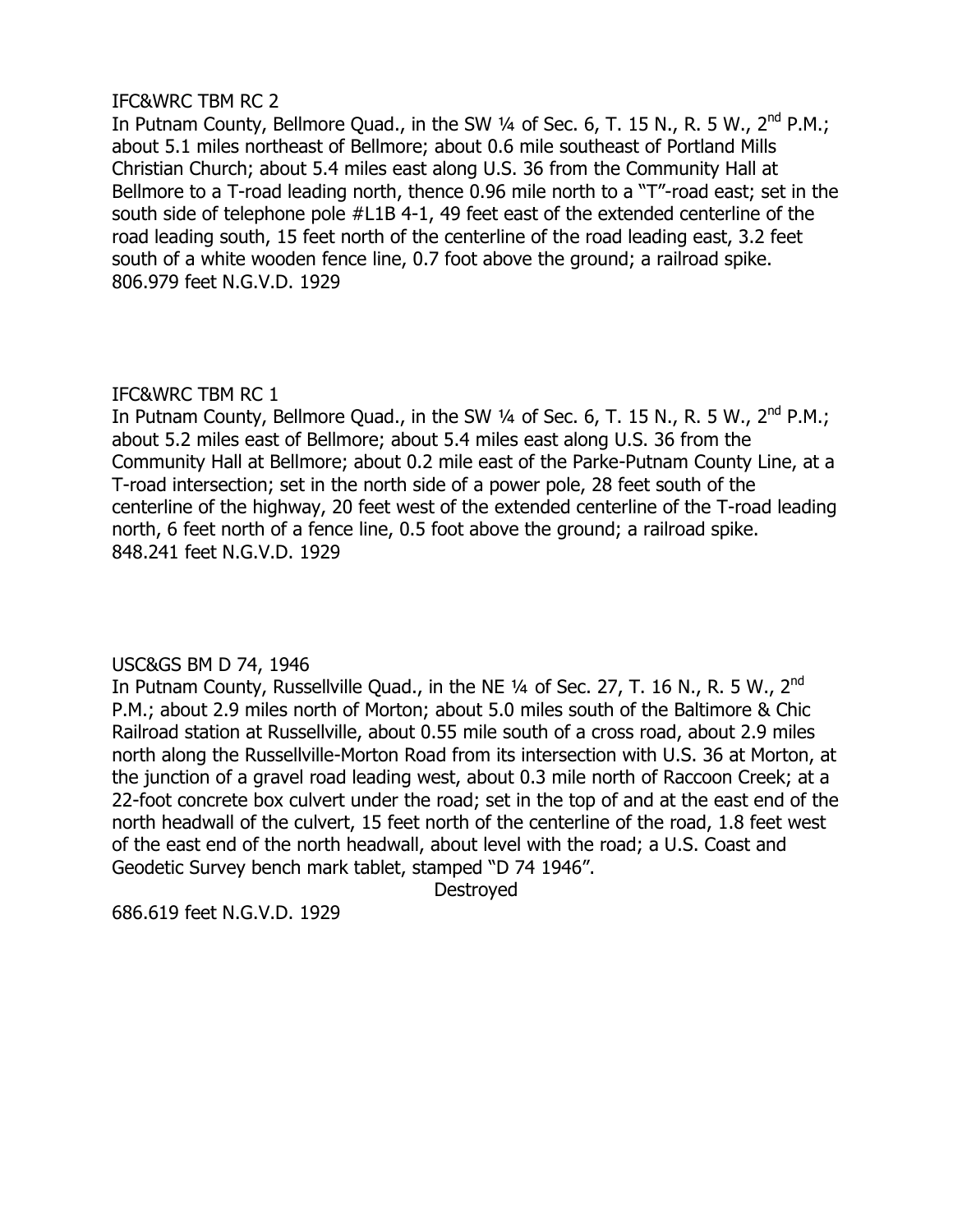## USCE BM

In Putnam County, Russellville Quad., in the NE 1/4 of Sec. 27, T. 16 N., R. 5 W., 2<sup>nd</sup> P.M.; about 2.7 miles north of Morton; about 2.7 miles north along the Russellville-Morton road from its intersection with U.S. 36 at Morton, about 0.1 mile north of Raccoon Creek, at a bend in the road; set in the top of a concrete post, 31 feet south of the west end of a gate at the bend in the road, 20 feet east of the centerline of the road; a Corps of Engineers bench mark tablet, not stamped. 691.891 feet N.G.V.D. 1929

# IFC&WRC TBM RC 11

In Putnam County, Russellville Quad., in the NE 1/4 of Sec. 27, T. 16 N., R. 5 W., 2<sup>nd</sup> P.M.; about 2.6 miles north of Morton; about 2.6 miles north along the Russellville-Morton Road from its intersection with U.S. 36 at Morton, at the crossing of Raccoon Creek; set in the northwest side of a 10-inch sycamore tree, at the northeast corner of the crossing of Raccoon Creek, 40 feet north of the north end of the crossing, 20 feet east of the centerline of the road; a railroad spike driven through a aluminum plate, not stamped.

#### DESTROYED

688.771 feet N.G.V.D. 1929

Due to the placement of a new bridge and highway re-location the following marks listed on page 26 and 27 on Putnam County, dated March 20, 1958 have been destroyed: USC&GS BM D 74, TBM RC 11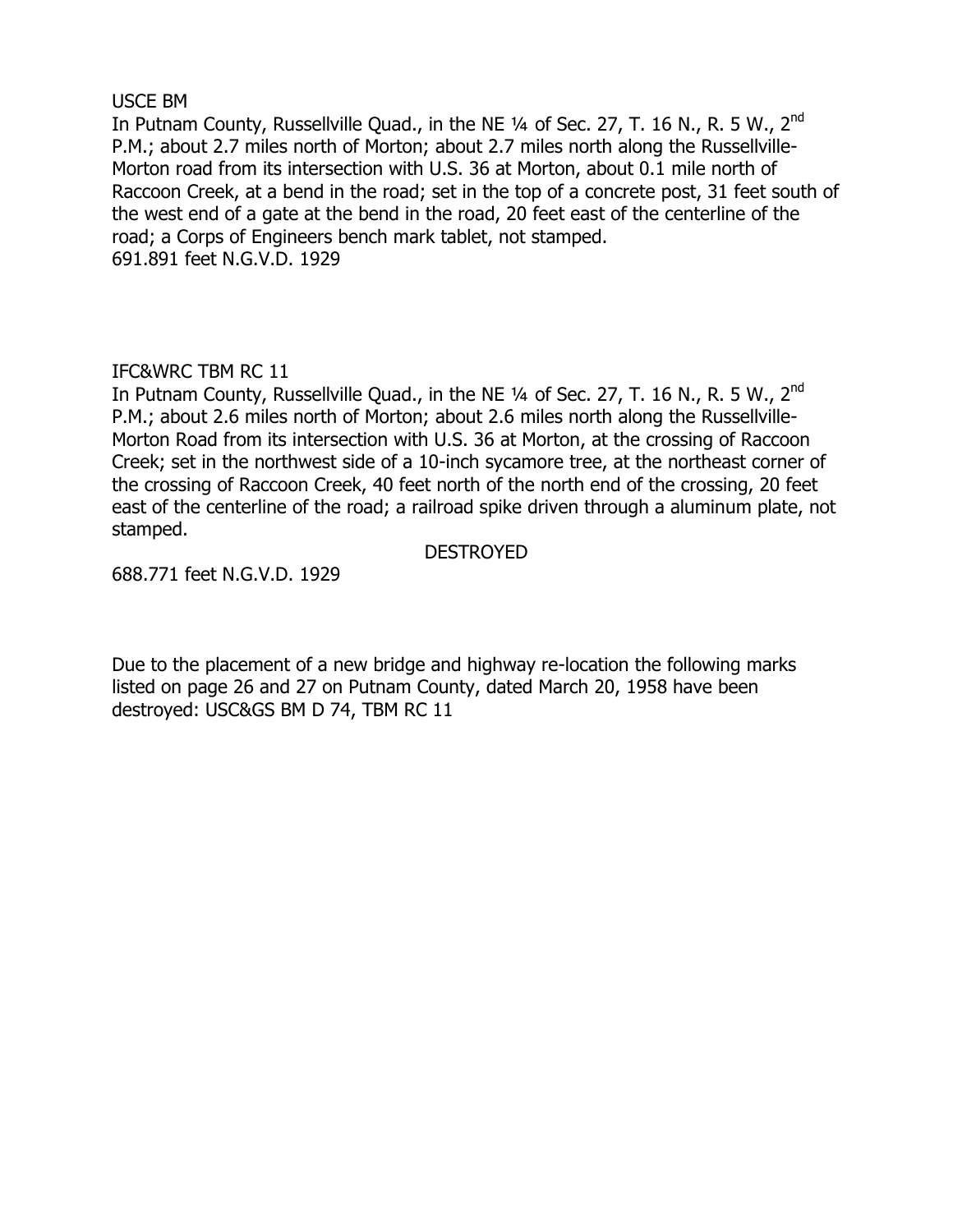# IFC&WRC TBM LWC 4, 1959

Putnam County, Reelsville Quad., in the SE  $\frac{1}{4}$  of Section 27, T. 14 N., R. 5 W., 2<sup>nd</sup> P. M.; about 4.5 miles north-northeast of Reelsville; 1.0 mile northeast along the New York Central (Penn Central) (Conrail) Railroad from Fern, at pole number 43/30, at a twospan concrete arch bridge over Little Walnut Creek and a north-south gravel road, 0.1 mile north of the confluence of Big Walnut and Little Walnut Creek; set in the northwest side of a 40 inch Elm tree, 317 feet north of the northeast face of the bridge, 20.3 feet east of the centerline of the gravel road, 0.8 foot above the ground; a railroad spike driven through an aluminum plate, stamped "TBM LWC 4 1959". 643.695 feet N.G.V.D. 1929

# IFC&WRC TBM LWC 5

In Putnam County, Clinton Falls Quad., in the NE 1/4 of Section 27, T. 14 N., R. 5 W., 2<sup>nd</sup> P. M.; about 3.1 miles southeast of Brunerstown; about 0.9 mile east along a road from the T-road intersection in Brunerstown, to a "T" road east, thence about 2.5 miles generally east to the Pleasant Hill Church and Cemetery and a gravel "T"-road south, thence 1.14 mile south along the gravel road to a three-foot pipe culvert under the road; set in the top of the west headwall of the culvert, 8 feet west of the centerline of the culvert, 1.8 feet north of the south end of the headwall, 0.4 foot above the road; a chiseled triangle.

649.353 feet N.G.V.D. 1929

# IFC&WRC TBM LWC 6

In Putnam County, Clinton Falls Quad., in the SE 1/4 of Section 22, T. 14 N., R. 5 W., 2<sup>nd</sup> P. M.; about 3.0 miles southeast of the Brunerstown; about 0.9 mile east along a road from the T-road intersection in Brunerstown, to a "T" road east, thence about 2.5 miles generally east to the Pleasant Hill Church and Cemetery and a gravel "T"-road south, thence 0.73 mile south along the gravel road to a 40-foot concrete bridge over Long Branch, 11 feet west of the centerline of the bridge, 17.5 feet north of the south end of the west concrete guardrail, 3.5 feet above the bridge floor, 0.8 foot east of the west face of the west guardrail; a chiseled triangle. 653.340 feet N.G.V.D. 1929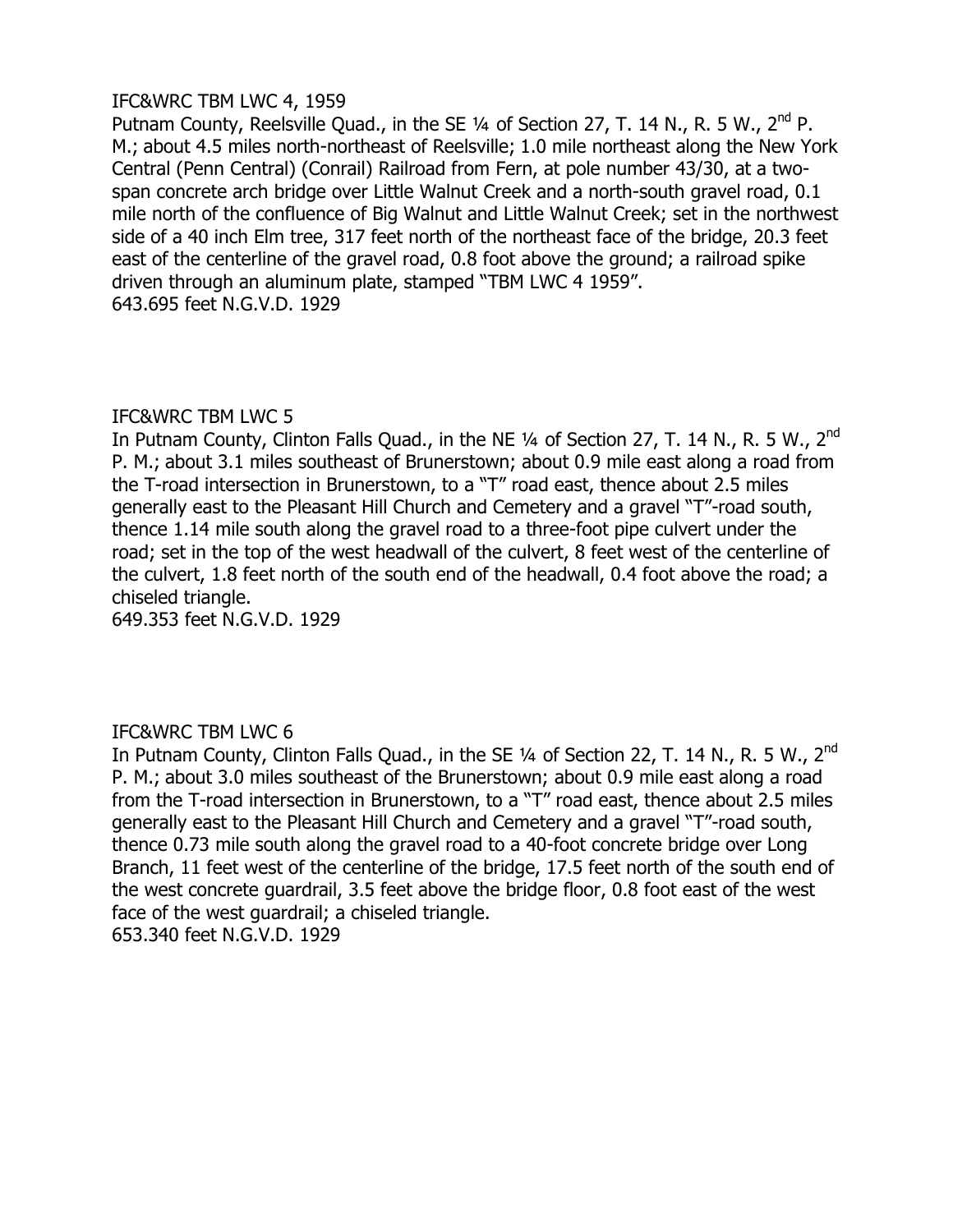# IFC&WRC TBM LWC 1

In Putnam County, Clinton Falls Quad., in the NW ¼ of Section 23, T. 14 N., R. 5 W.,  $2^{nd}$  P. M.; about 3.8 miles southeast of the Brunerstown; about 0.9 mile east along a road from the T-road intersection in Brunerstown, to a "T" road east, thence about 3.0 miles generally east to a covered bridge over Little Walnut Creek; set in the top of a concrete pier foundation, 15 feet west of the east face of the east abutment, 13 feet below the bridge floor, 1 foot south of a 20-inch corrugated pipe pier, 8 feet north of the centerline of the bridge; a chiseled triangle.

653.150 feet N.G.V.D. 1929

# IFC&WRC TBM LWC 7

In Putnam County, Clinton Falls Quad., in the SW ¼ of Section 14, T. 14 N., R. 5 W.,  $2^{nd}$  P. M.; about 3.5 miles east of Brunerstown; about 1.4 miles generally south along 500 West Road from its "T" road intersection with 50 North Road to a ten-foot box culvert under the road; set in the top of the northeast wingwall of the culvert, 11 feet north of the centerline of the road, 1.5 feet northeast of the northeast corner of the north headwall; a chiseled triangle.

663.311 feet N.G.V.D. 1929

# IFC&WRC TBM LWC 8, 1959

In Putnam County, Clinton Falls Quad., in the NW ¼ of Section 14, T. 14 N., R. 5 W.,  $2^{nd}$  P. M.; about 3.5 miles east of Brunerstown; about 0.7 mile generally south along 500 West Road from its "T" road intersection with 50 North Road to a five-foot box culvert under the road; set in the top of the northwest end of the northeast headwall, 180 feet southeast of a farm drive north, 11 feet northeast of the centerline of the road, 0.7 foot southeast of the northwest end of the headwall, about level with the road; a chiseled triangle.

681.064 feet N.G.V.D. 1929

# IFC&WRC TBM LWC 9, 1959

In Putnam County, Clinton Falls Quad., in the SE 1/4 of Section 10, T. 14 N., R. 5 W., 2<sup>nd</sup> P. M.; about 3.0 miles northeast of Brunerstown; at the 50 North road two-span concrete arch bridge over Little Walnut Creek; set in the northwest side of a 26-inch Sycamore tree, 38 feet east of the east end of the bridge, 20 feet south of the centerline of the road, 2 feet above the ground; a railroad spike driven through an aluminum plate, stamped "TBM LWC 9 1959". 674.777 feet N.G.V.D. 1929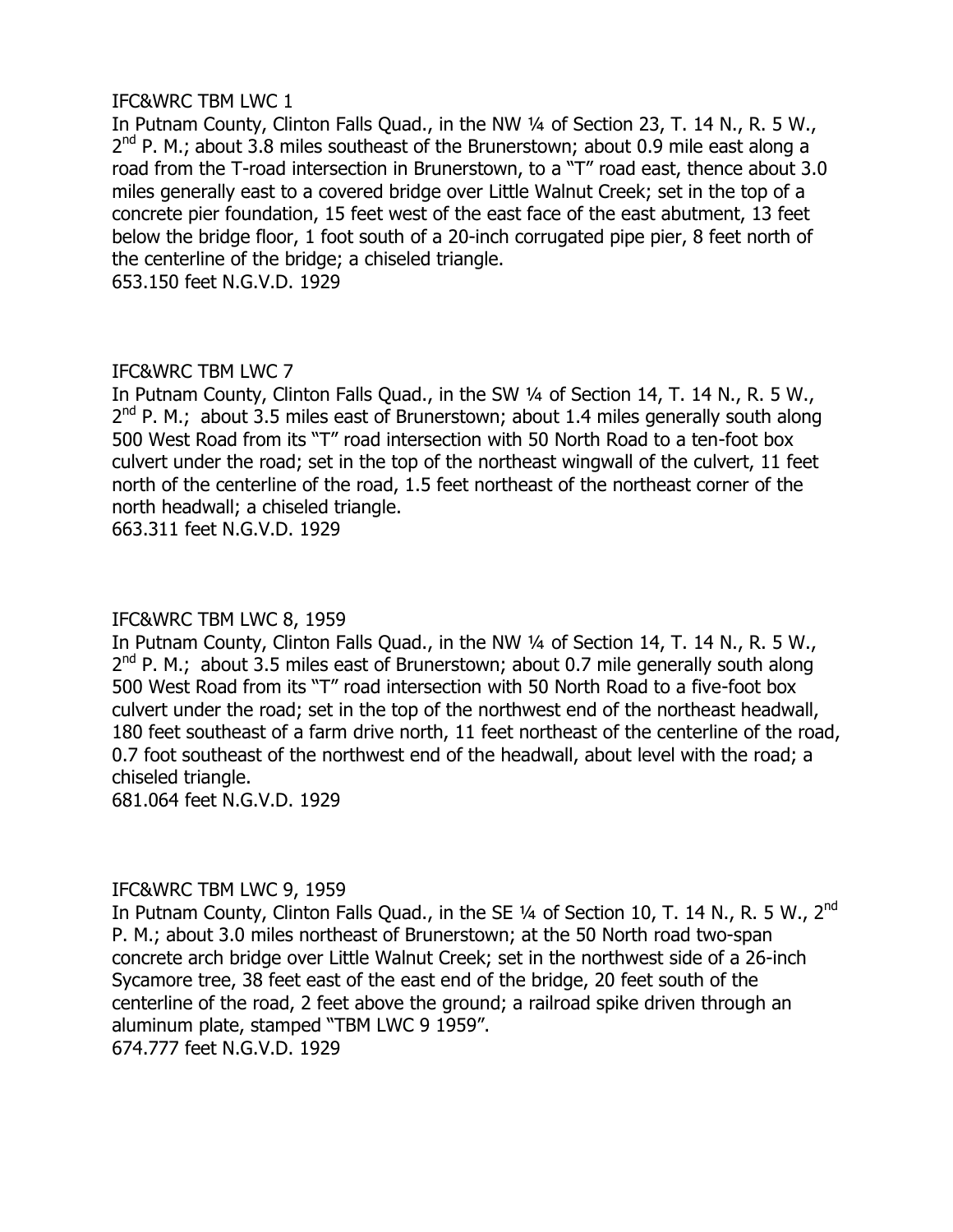# IFC&WRC RP

In Putnam County, Clinton Falls Quad., in the SE 1/4 of Section 10, T. 14 N., R. 5 W., 2<sup>nd</sup> P. M.; about 3.0 miles northeast of Brunerstown; at the 50 North road two-span concrete arch bridge over Little Walnut Creek; set in the top of the west end of the north guardrail base, 7 feet west of the centerline of the road, 2.5 feet above the road, 1 foot east of the west end of the north guardrail; a chiseled triangle. 677.927 feet N.G.V.D. 1929

# IFC&WRC TBM LWC 10, 1959

In Putnam County, Clinton Falls Quad., in the SW 1/4 of Section 3, T. 14 N., R. 5 W., 2<sup>nd</sup> P. M.; about 3.0 miles northeast of Brunerstown; about 0.2 mile west along 50 North Road from its "T" road intersection with 500 West Road to a north-south "T" road , thence about 1.1 miles generally north to a east-west crossroad; set in the east side of a 23-inch sassafras tree, in the southwest quarter of the intersection, 143 feet south of the centerline of the T-road west, 15 feet west of the centerline of the road, 1 foot above the road, 0.9 foot above the ground; a railroad spike driven through an aluminum plate, stamped "TBM LWC 10 1959". 695.535 feet N.G.V.D. 1929

# IFC&WRC TBM LWC 3

In Putnam County, Clinton Falls Quad., in the NE 1/4 of Section 3, T. 14 N., R. 5 W., 2<sup>nd</sup> P. M.; about 2.9 miles southeast of Clinton Falls; 0.35 mile southeast along a paved road from the Paris Grocery in Clinton Falls to a north-south T-road, thence 2.3 miles generally south to a T-road northeast and a single span pony truss bridge over Little Walnut Creek; set on the northwest wingwall, 4 feet landward of the right end of the bridge, 4 feet upstream of the upstream edge of the bridge, about level with the road; a chiseled triangle.

688.090 feet N.G.V.D. 1929

# IFC&WRC TBM LWC 11

In Putnam County, Clinton Falls Quad., in the SE 1/4 of Section 34, T. 15 N., R. 5 W., 2<sup>nd</sup> P. M.; about 2.15 miles southeast of Clinton Falls; 0.35 mile southeast along a paved road from the Paris Grocery in Clinton Falls to a north-south T-road, thence 1.9 miles generally south to a T-road west and a culvert under the road; set in the top of the east headwall of the culvert, 32 feet northeast of the centerline of the junction, 8 feet east of the centerline of the north-south road, 3.4 feet south of the north end of the headwall, 1.1 feet above the road; a chiseled square. 694.997 feet N.G.V.D. 1929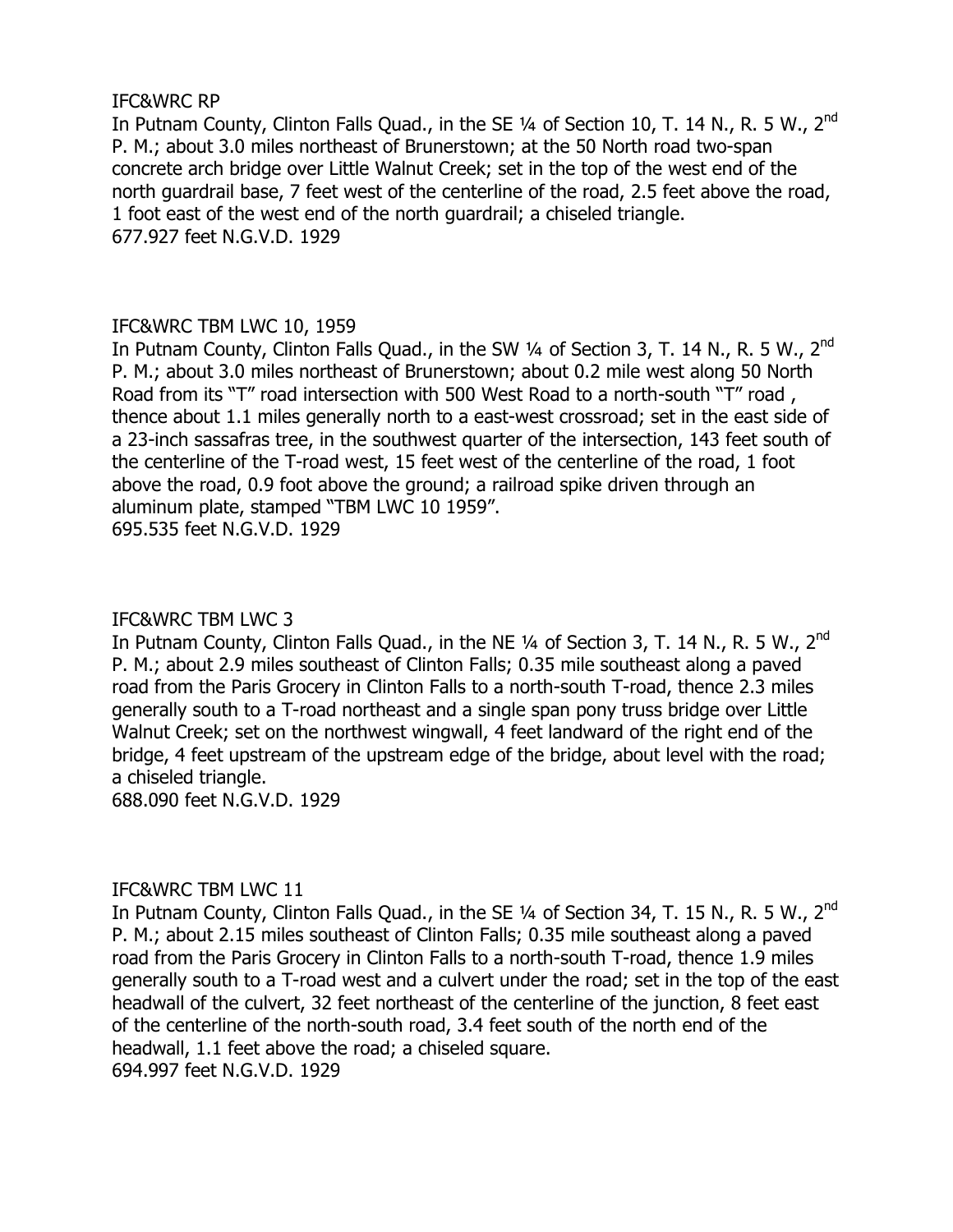# USGS 49 EOM 1949

In Putnam County, Clinton Falls Quad., in the SE 1/4 of Section 34, T. 15 N., R. 5 W., 2<sup>nd</sup> P. M.; about 2.0 miles southeast of Clinton Falls; at the 250 North Road steel truss bridge over Little Walnut Creek; set in the top of a concrete post, 180 feet east of a "T"-road intersection, 90 feet east of the center of the steel bridge over Little Walnut Creek, 25 feet north of the centerline of the road, 1 foot west of a telephone pole guy wire; a U.S. Geological Survey tablet, stamped "49 EOM 1949 696". 696.410 feet N.G.V.D. 1929

# USGS RM

In Putnam County, Clinton Falls Quad., in the SE 1/4 of Section 34, T. 15 N., R. 5 W., 2<sup>nd</sup> P. M.; about 2.0 miles southeast of Clinton Falls; at the 250 North Road steel bridge over Little Walnut Creek; set in top of the west wingwall of the bridge, 12 feet northwest of the centerline of the road, 3.4 feet west of the west corner of the northwest steel truss, about level with the bridge floor; a chiseled square. 697.376 feet N.G.V.D. 1929

# IFC&WRC TBM LWC 12

In Putnam County, Clinton Falls Quad., in the NW ¼ of Section 34, T. 15 N., R. 5 W.,  $2^{nd}$  P. M.; about 1.2 miles southeast of Clinton Falls; 0.35 mile southeast along paved road from the Paris Grocery store in Clinton Falls to a north-south T-road, thence 1 mile generally south to a one-span pony truss bridge over Little Walnut Creek; set in top of the southwest end of the southeast abutment of the bridge, 10 feet southwest of the centerline of the bridge, 2.7 feet southeast of the northwest face of the abutment, 1.8 feet below the road; a chiseled triangle. 705.031 feet N.G.V.D. 1929

# IFC&WRC TBM LWFC 13

In Putnam County, Clinton Falls Quad., in the SW ¼ of Section 27, T. 15 N., R. 5 W., 2<sup>nd</sup> P. M.; about 0.7 mile southeast of Clinton Falls; about 0.3 mile southeast along a paved road from the Paris Grocery store in Clinton Falls to a north-south T-road, thence 0.3 mile generally south to a covered bridge over Little Walnut Creek; set in the top of a concrete bridge over Little Walnut Creek, in the top of a concrete bridge support, 10 feet northeast of the centerline of the road, 3.2 feet southeast of the southeast face of the wooden part of the bridge, 1.8 feet above the road; a chiseled triangle. 717.498 feet N.G.V.D. 1929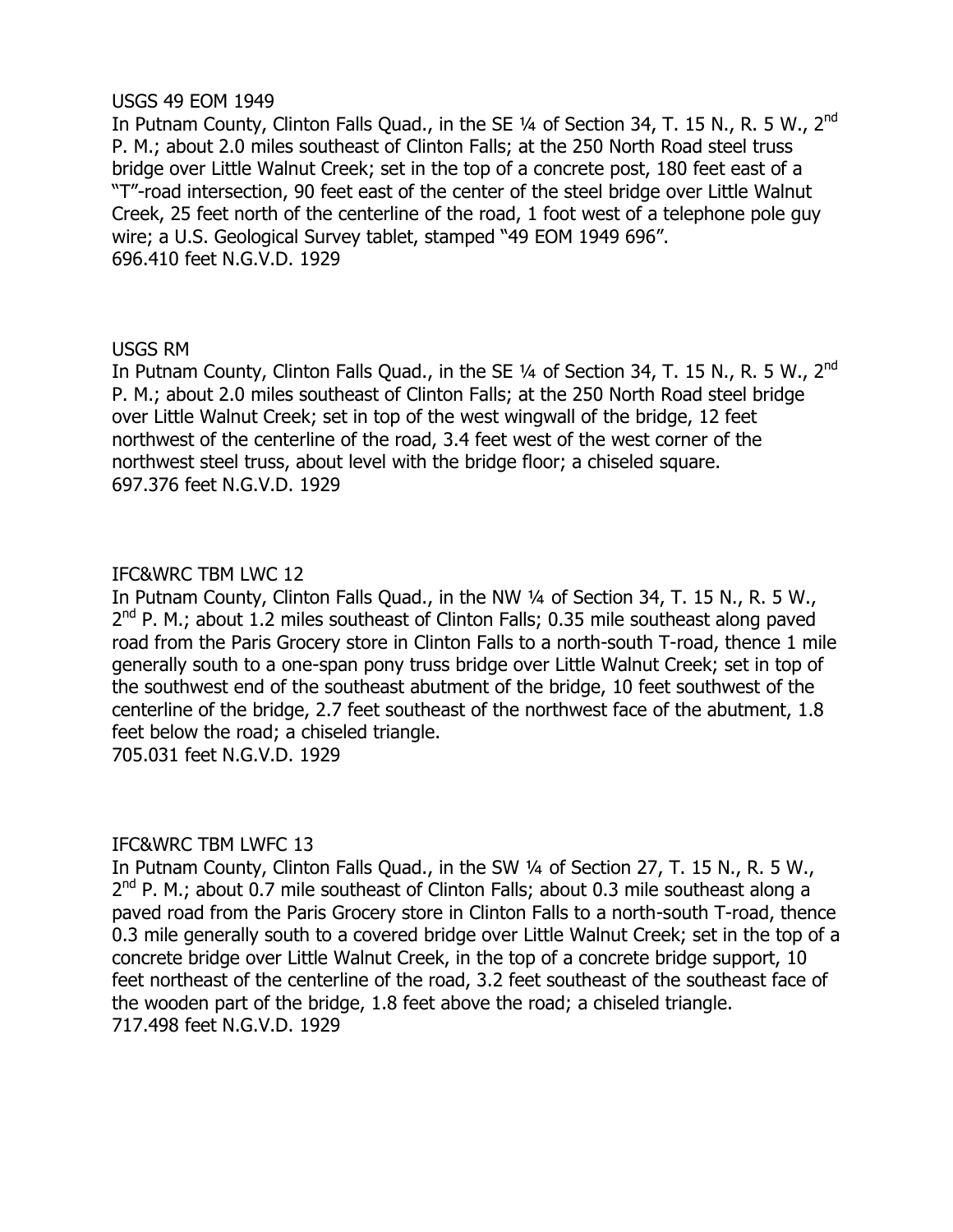# IFC&WRC TBM LWC 14

In Putnam County, Clinton Falls Quad., in the NE 1/4 of Section 28, T. 15 N., R. 5 W., 2<sup>nd</sup> P. M.; at Clinton Falls; at the concrete bridge over Little Walnut Creek; set in top of the northwest end of the southwest concrete guardrail of the bridge, 11 feet southwest of the centerline of the road, 2 feet southeast of the northwest end of the guardrail, 1.3 feet above the road; a chiseled triangle.

727.292 feet N.G.V.D. 1929

# IFC&WRC TBM LWC 15

In Putnam County, Clinton Falls Quad., in the SE 1/4 of Section 20, T. 15 N., R. 5 W., 2<sup>nd</sup> P. M.; about 0.75 mile northwest of Clinton Falls, at the (450 North Road) Collins Covered Bridge over Little Walnut Creek; set in the top of the south end of the east bridge abutment, 11 feet south of the centerline of the road, 5 feet west of the east end of the wooden part of the bridge, 0.1 foot below the road; a chiseled triangle. 763.340 feet N.G.V.D. 1929

# IFC&WRC TBM LWC 16

In Putnam County, Clinton Falls Quad., in the SE 1/4 of Section 17, T. 15 N., R. 5 W., 2<sup>nd</sup> P. M.; about 1.75 miles northwest of Clinton Falls; 1.4 mile northwest along a paved road from the Paris Grocery in Clinton Falls to a east-west T-road (500 North Road), thence 0.3 mile west and north to a 30 foot concrete bridge over Little Walnut Creek; set in the top of the east wingwall of the bridge, 12 feet northeast concrete guardrail, about level with the road; a chiseled triangle. 775.284 feet N.G.V.D. 1929

# IFC&WRC TBM LWC 17, 1959

In Putnam County, about 3.44 miles southwest of Morton, 2.9 miles west along U.S. 36 from the crossroad in Morton to a north-south crossroad, thence 0.7 mile generally south to a east-west T-road, thence 0.2 mile west and south to a T-road west, set in the northwest quarter of the junction, 21 feet west from the T-road west, 0.6 foot above ground, about level with the road, set in the west side of a telephone pole, a railroad spike driven through an aluminum plate, stamped "TBM LWC 17 1959". 806.337 feet N.G.V.D. 1929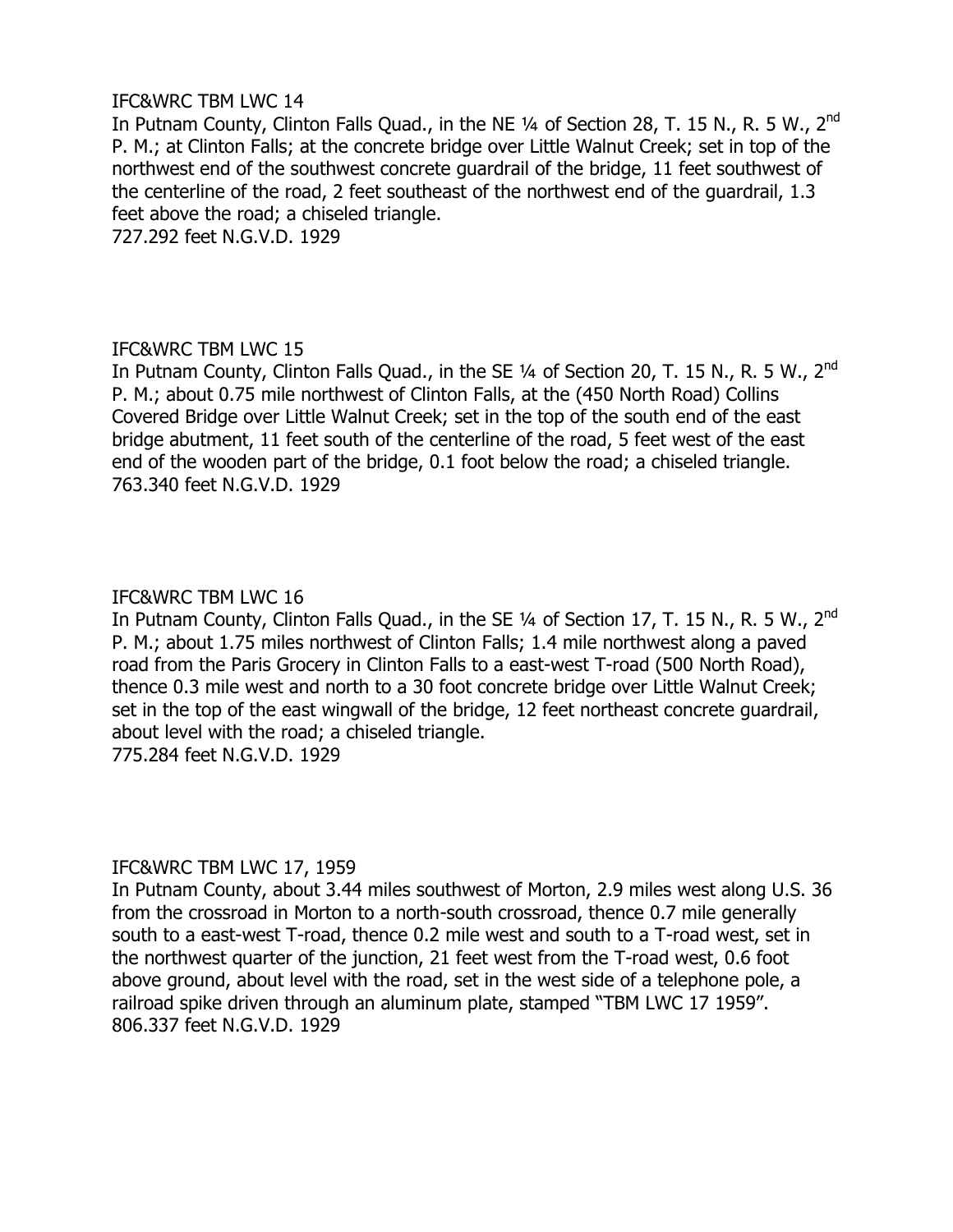# IFC&WRC TBM LWC 18

In Putnam County, about 2.75 miles west of Morton, 2.9 miles west along U.S. 36 from the crossroad in Morton to a north-south crossroad, set in the southeast quarter of the intersection, 25 feet southeast from the center line of the gravel road, 0.3 foot above ground, set in top of a 1-inch pipe culvert, a chiseled triangle. 829.321 feet N.G.V.D. 1929

#### USC&GS B 72, 1946

In Putnam County, about 2.35 miles west of Morton, 2.35 miles west along U.S. 36 from the crossroads at Morton, 200 feet southeast of the southeast corner of a 2-story brick farm house, 180 feet south-southeast of the southeast corner of a large barn, 40 feet northwest of the centerline of highway, 26 feet northeast of the center line of a driveway leading through a gate to the house, about level with the highway, in the top of a concrete post projecting 5 inches above ground, a U.S. Coast and Geodetic Survey bronze disk, stamped "B 72 1946". 798.912 feet N.G.V.D. 1929

#### USC&GS P 75, 1946

In Putnam County, about 4.7 miles east of Roachdale, about 0.4 mile west along State Road 236 from the school building at Barnard, 150 feet west from the extended center line of a farm drive south, set in top of the east end of the south headwall of a 3 foot box culvert #133, 1.2 feet west of the east end of the headwall, about level with the highway a U.S. Coast and Geodetic Survey bronze disk, stamped "P 75 1946". 892.915 feet N.G.V.D. 1929

#### IFC&WRC TBM BWC 37, 1959

In Putnam County, about 0.73 mile south of Barnard, 0.73 mile south along a paved road from its intersection with State Road 236 in Barnard to a east-west T-road, set in the northwest quarter of the junction, 72 feet north from the centerline of the east-west road, 23 feet west from the centerline of the paved road, 0.6 foot above ground, set in the east side of a power pole, a railroad spike driven through an aluminum tag, stamped "TBM BWC 37 1959". 910.127 feet N.G.V.D. 1929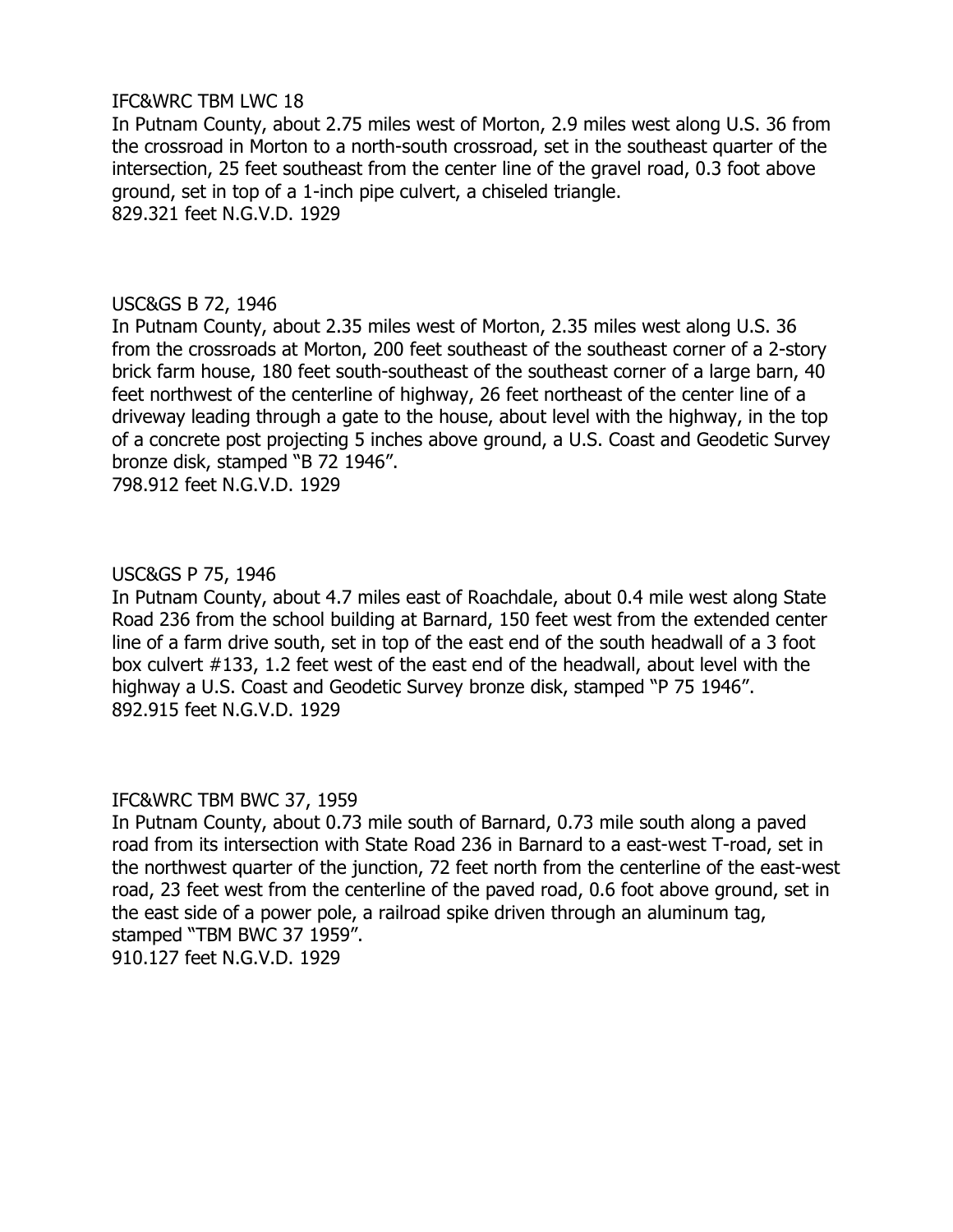## IFC&WRC TBM BWC 17, 1957

In Putnam County, about 1.26 miles southwest of Barnard, 0.73 mile south along a paved road from its intersection with State Road 236 in Barnard to an east-west T-road, thence 0.6 mile west and south to a 4-span concrete bridge over Big Walnut Creek, set in the east side of a 24 inch twin fork oak tree, 35 feet west from the west face of the bridge, 25 feet south from the center line of a dirt road along creek, 12.5 feet below the bridge, 1.2 feet above ground, a boat spike driven thru an aluminum plate, stamped "TBM BWC 17 1957".

825.052 feet N.G.V.D. 1929

# IFC&WRC TBM BWC 38

In Putnam County, about 0.65 mile southwest of Barnard, 0.73 mile south along a paved road from its intersection with State Road 236 in Barnard to a east-west T-road, thence 0.6 mile west and south to a 4-span concrete arch bridge over Big Walnut Creek, set in top of the northwest wingwall of the bridge, 13.5 feet west from the centerline of the road, 0.9 foot above the road, 0.5 foot north from the south face of the wingwall, a chiseled triangle.

837.692 feet N.G.V.D. 1929

# USC&GS BM E 74, 1946

In Putnam County, about 1.9 miles north of Morton, about 1.9 miles north along the Russellville-Morton road from the intersection of U.S. Highway 36 at Morton, 129 feet southwest and across the road from the southwest corner of a house, 64 feet southwest of the southeast corner of a double garage, 48 feet southwest of a 50-inch maple tree, 28 feet south of the center line of the road, 2 feet east of a white wooden witness post, 1.5 feet south of a wire fence line, set in the top of a concrete post projecting 4 inches above the ground, a U.S. Coast and Geodetic Survey bench mark tablet, stamped "E 74 1946". 768.758 feet N.G.V.D. 1929

# IFC&WRC BM PUT 33, 1959

In Putnam County, about 2.2 miles northwest of Morton, 0.9 mile generally north from the intersection of U.S. 36 and an asphalt road leading northwest at Morton to a T-road west, thence 1.6 miles generally northwest to a concrete bridge with iron guard rails over Raccoon Creek, set in the northwest corner of the bridge in the top of the west integral curb, 16.5 feet south of the north end of the west guard rail, 12.5 feet west of the center line of the bridge, 0.8 foot above the roadway, a Indiana Flood Control and Water Resources Commission bronze bench mark tablet, stamped "PUT 33 1959". 699.809 feet N.G.V.D. 1929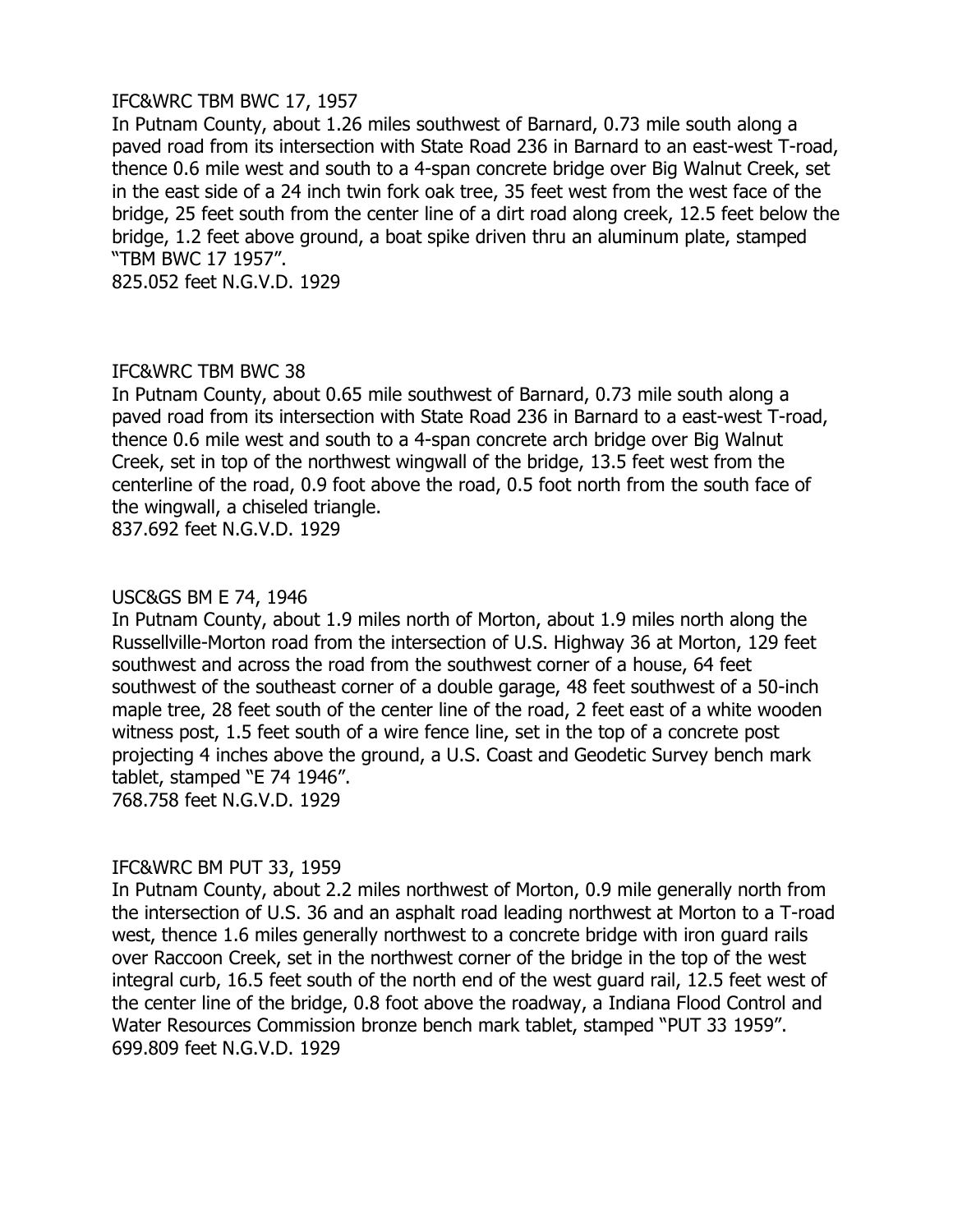# USC&GS BM P 70, 1946

In Putnam County, about 3.8 miles southwest of Manhattan, about 3.8 miles generally southwest along a gravel road leading to the Big Walnut Church and a covered bridge over Big Walnut Creek from the Manhattan Grocery Store at the crossroads at Manhattan, 0.9 mile south of the Big Walnut Church, 0.3 mile south of a transmission line crossing, 0.3 mile northeast of the covered bridge over a Big Walnut Creek, at a Troad junction with an east-west road, 17 feet south of and about level with the center line of the east-west road, 6 feet southwest of a telephone pole, 4 feet east of the extended center line of the road north, directly in line with a row of power line poles, a U.S. Coast and Geodetic Survey bronze disk, stamped "P 70 1946". 595.668 feet N.G.V.D. 1929

# IFC&WRC TBM BWC 50, 1960

In Putnam County, about 3.3 miles southwest of Manhattan, about 3.3 miles generally southwest along a gravel road leading to the Big Walnut Church and a covered bridge over Big Walnut Creek from the Manhattan Grocery Store at the crossroads at Manhattan, 0.4 mile south of the Big Walnut Church, 0.2 mile north of a transmission line crossing, set in the west side of a telephone pole, 14 feet east of the center line of the asphalt road, 1.0 foot above ground, a railroad spike driven through an aluminum tag, stamped "TBM BWC 50 1960".

598.170 feet N.G.V.D. 1929

# USC&GS BM N 70, 1946

In Putnam County, about 2.95 miles southwest of Manhattan, about 2.95 miles generally southwest along a gravel road leading to the Big Walnut Church from the Manhattan Grocery Store at the crossroads at Manhattan, at the Big Walnut Church at the T-road junction, 0.6 mile north of a power transmission at the T-road junction, 0.6 mile north of a power transmission line, 49 feet west of and about 3 feet above the center line of the road leading south, 21 feet east of the center of the concrete steps leading to the basement of the church, 6.5 feet southwest of the southeast corner of the church, a U.S. Coast and Geodetic Survey bronze disk, stamped "N 70 1946". 616.908 feet N.G.V.D. 1929

# IFC&WRC TBM BWC 51

In Putnam County, about 2.1 miles south of Reelsville, about 2.4 miles generally south and southeast along a paved road from its crossing with the Pennsylvania Railroad at Reelsville (0.5 mile north of U.S. 40) to a 6-foot box culvert under the road, set in the top at the northwest end of the southwest concrete headwall of the culvert, 12 feet south-southwest concrete headwall of the culvert, 12 feet southwest of the centerline of the road, 1.2 feet above the road, 0.7 foot southeast of the northwest end of the southwest headwall, a chiseled triangle.

611.636 feet N.G.V.D. 1929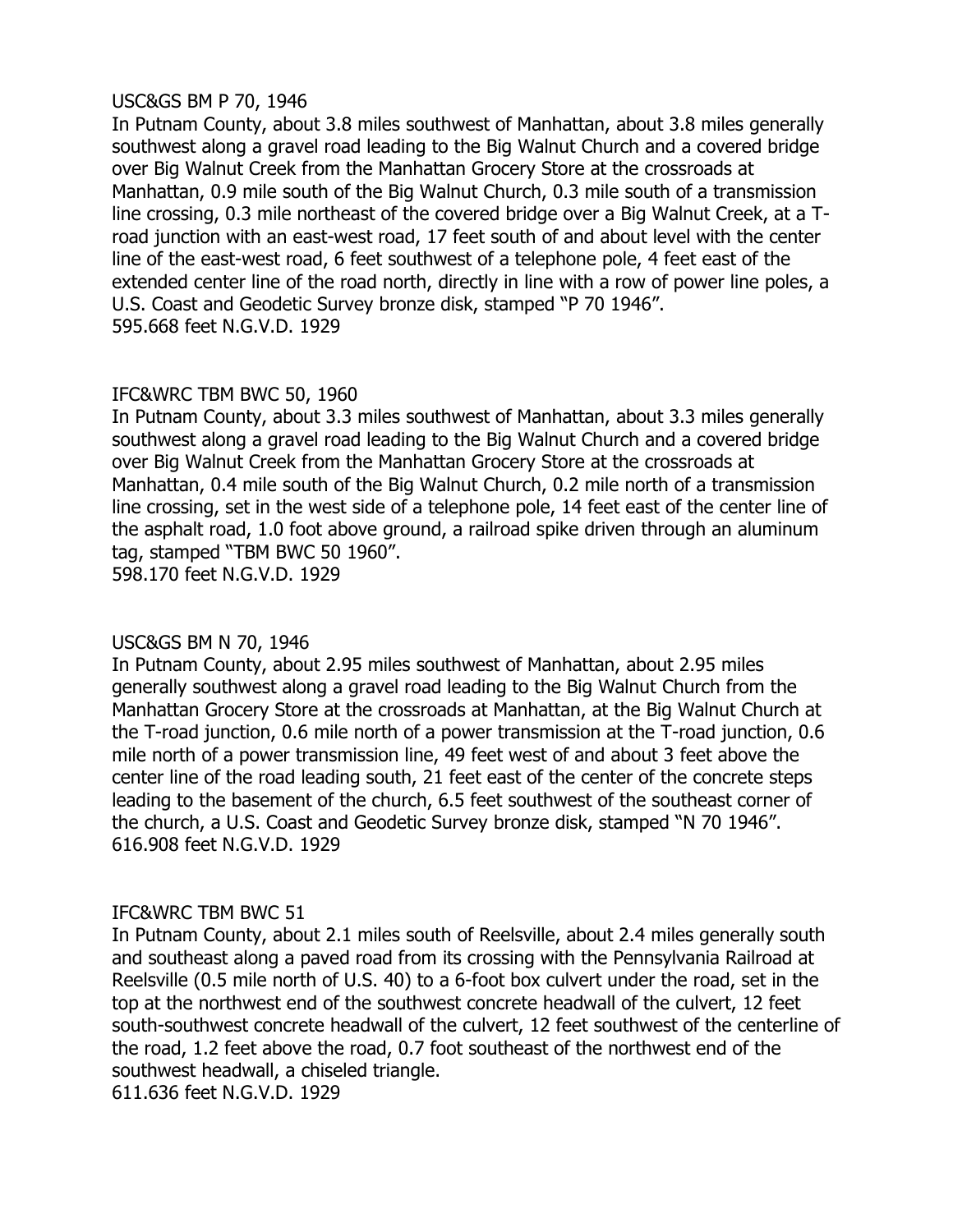# IFC&WRC TBM BWC 52, 1960

In Putnam County, about 1.6 miles south of Reelsville, about 1.6 miles generally south along a paved road from its crossing with the Pennsylvania Railroad at Reelsville (0.5 mile north of U.S. Highway 40) to a T-road leading west, in the southwest quarter of the T-road junction, set in the north-east side of a 38-inch oak tree, 58 feet west of the center line of the north-south road, 14 feet south of the center line of the north-south road, 14 feet south of the center line of the road leading west, 0.9 foot above ground, a railroad spike driven through an aluminum tag, stamped "TBM BWC 52 1960". 616.385 feet N.G.V.D. 1929

# USGS RM 2

In Putnam County, about 1.6 miles southwest of Reelsville, about 1.6 miles generally south along a paved road from its crossing with the Pennsylvania Railroad at Reelsville (0.5 mile north of U.S. Highway 40) to a one-span steel truss bridge over Big Walnut Creek, at the USGS stream gaging station "Reelsville", at the southwest corner of the north bridge seat, set in the top of the steel bottom plate at the northwest corner of the bridge, 11 feet northwest of the center line of the road, 3.15 feet north of the south face of the northeast bridge seat, 2.75 feet below the road; a filed cross on a bolt head. 607.607 feet N.G.V.D. 1929

# USGS RM 3

In Putnam County, about 1.6 miles southwest of Reelsville, about 1.6 miles generally south along a paved road from its crossing with the Pennsylvania Railroad at Reelsville (0.5 mile north of U.S. Highway 40) to a T-road leading west, thence 0.67 mile generally west to a one-span steel truss bridge over Big Walnut Creek, at the USGS stream gaging station at "Reelsville" set in the northeast side of a 30-inch sycamore tree, 30 feet west of the north abutment of the bridge, 2.5 feet above ground, a 3/8 inch bolt driven horizontally into the tree. (Mark partially grown over). 602.460 feet N.G.V.D. 1929

# IFC&WRC TBM BWC 53

In Putnam County, about 1.6 miles southwest of Reelsville, about 1.6 miles generally south along a paved road from its crossing with the Pennsylvania Railroad at Reelsville (0.5 mile north of U.S. Highway 40) to a T-road leading west, thence 0.67 mile generally west to a one-span steel truss bridge over Big Walnut Creek and a T-road leading west, thence 0.54 mile generally west then northwest to a right angle turn west and a 3-foot box culvert under the turn in the road, set in the top at the center of the northeast concrete headwall of the culvert, 222 feet east of a T-road leading southwest, 11 feet northeast of the center line of the road, 3 feet northwest of the southeast end of the headwall, about level with the road, a chiseled triangle. 606.827 feet N.G.V.D. 1929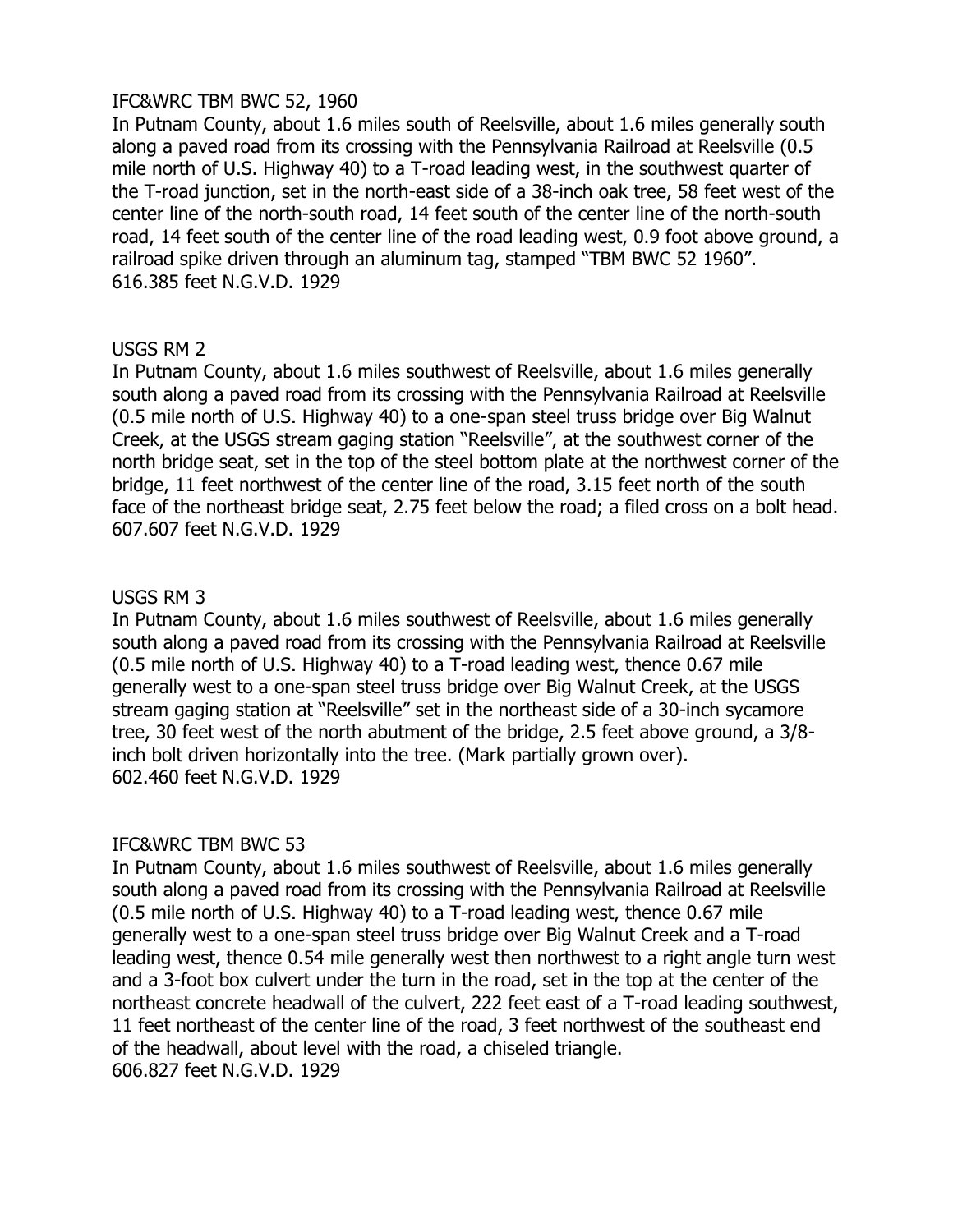# IFC&WRC TBM BWC 54

In Putnam County, about 1.75 miles southwest of Reelsville, about 0.5 mile generally south along a paved road from its crossing with the Pennsylvania Railroad at Reelsville to the intersection with U.S. Highway 40, thence 1.7 miles west along U.S. 40 to a north-south crossroad, thence 0.6 mile south then southeast to a turn south and a 2 foot culvert under the road, set in the top at the northwest end of the center line of the road, 1.0 foot southeast of the northwest end of the headwall, about level with the roadway, a chiseled triangle.

606.792 feet N.G.V.D. 1929

#### IFC&WRC TBM BWC 55

In Putnam County, about 1.7 miles southwest of Reelsville, about 0.5 mile generally south along a paved road from its crossing with the Pennsylvania Railroad at Reelsville to the intersection with U.S. Highway 40, thence 1.7 miles west along U.S. 40 to a north-south crossroad, in the southeast quarter of the intersection, set in the top of the south end of the west concrete headwall of a 36-inch pipe culvert under the gravel entrance drive to the Brazil Water Works Control building, 47 feet south of the center line of the eastbound lane of U.S. 40, 33 feet west of the center line of the entrance drive, about 4.5 feet below the highway, 2.3 feet north of the south end of the headwall, a chiseled triangle.

614.639 feet N.G.V.D. 1929

# ISHC BM PUTN C 5

In Putnam County, about 1.1 mile southwest of Reelsville, about 0.5 mile generally south along a paved road from its crossing with the Pennsylvania Railroad at Reelsville to the intersection with U.S. Highway 40, thence 1.05 mile west along U.S. 40 to the U.S. 40 3-arch concrete bridge over Big Walnut Creek, set in the top at the west end of the north sidewalk of the bridge, 19 feet east of the west end of the bridge, 9 feet north of the west-bound lane of U.S. 40, 0.6 foot above the highway, a ISHC bench mark tablet, stamped "PUTN C 5". 624.947 feet N.G.V.D. 1929

# IFC&WRC BM PUT 28

In Putnam County, about 0.95 mile southwest of Reelsville, at the old U.S. 40 threespan concrete arch bridge over Big Walnut Creek; 0.15 mile northeast of the U.S. 40 bridge, set in the top at the west end of the north handrail of the bridge, 16 feet east of the west end of the bridge, 4 feet above the roadway, a Indiana Flood Control and Water Resources Commission bronze bench mark tablet, stamped "PUT 28". 624.212 feet N.G.V.D. 1929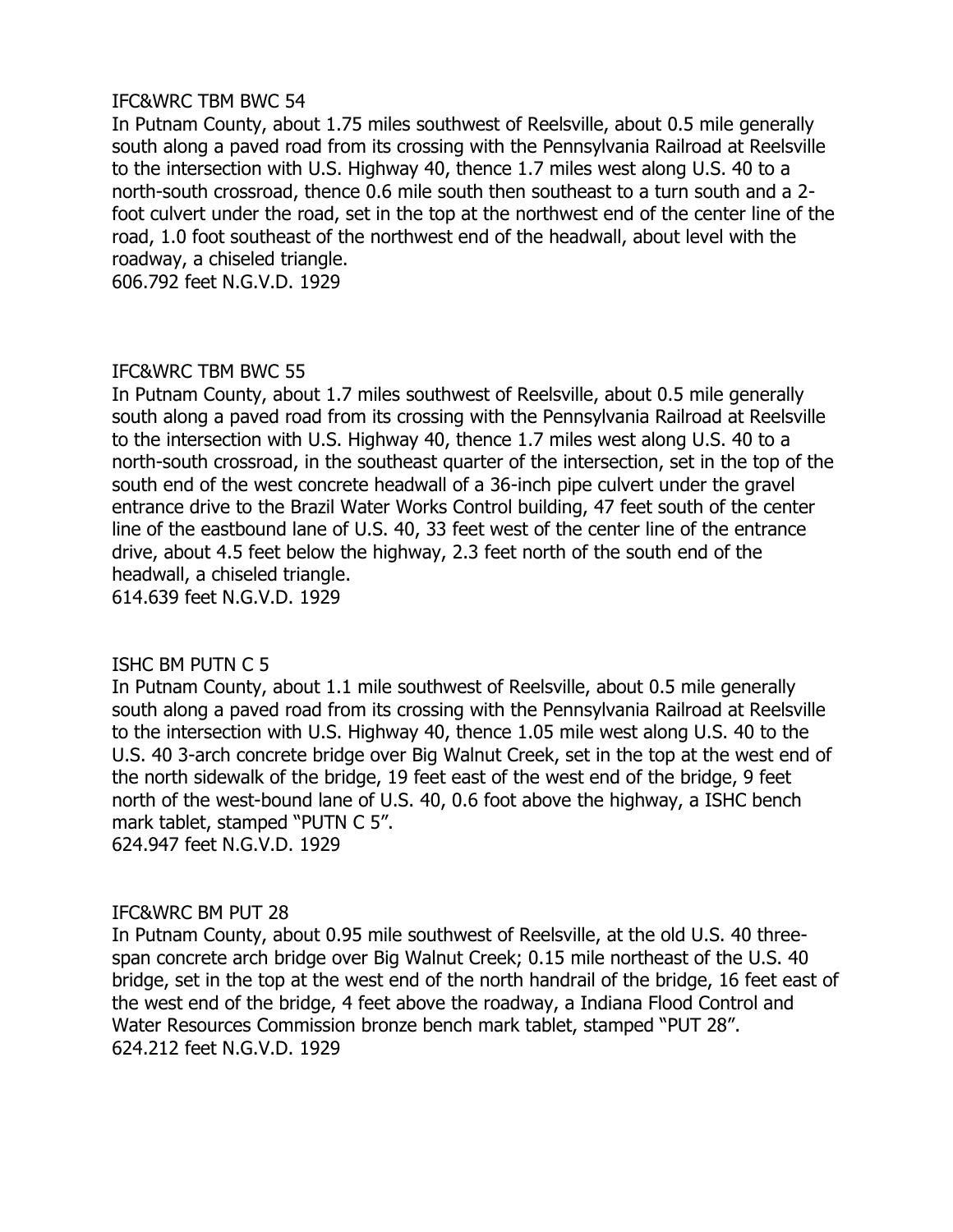# IFC&WRC TBM BWC 56, 1960

In Putnam County, about 0.5 mile southwest of Reelsville, about 0.08 mile generally south along a paved road from its crossing with the Pennsylvania Railroad at Reelsville to a T-road leading west, thence 0.5 mile generally southwest to a 24-inch maple tree and small shack on the south side of tree, 19 feet south of the center line of the road, 7 feet northeast of the northeast corner of the small shack, 1.0 foot above the road, a railroad spike driven through an aluminum tag, stamped "TBM BWC 56 1960". 624.574 feet N.G.V.D. 1929

# IFC&WRC BM PUT 27

In Putnam County, at Reelsville, 0.2 mile south along a paved road from its crossing with the Pennsylvania Railroad at Reelsville to a one-span concrete arch bridge over Big Walnut Creek, at the southeast corner of the bridge, 0.2 foot east of the south end of the east concrete guardrail of the bridge, level with the roadway, a Indiana Flood Control and Water Resources Commission bronze bench mark tablet, stamped "PUT 27".

629.974 feet N.G.V.D. 1929

# IFC&WRC TBM BWC 57

In Putnam County, at Reelsville, at the Pennsylvania Railroad plate girder bridge over Big Walnut Creek, set in the top of the west concrete bridge abutment, 2.5 feet south of the south rail, 2.0 feet west of the east face of the west abutment, 0.8 foot below the top rail, 0.7 foot north of the south face of the center indentation of the abutment, a chiseled triangle.

637.907 feet N.G.V.D. 1929

# IFC&WRC TBM BWC 58

In Putnam County, at Reelsville, at the Pennsylvania Railroad plate girder bridge over Big Walnut Creek, set in the top of the northwest corner at the northwest end of the east concrete abutment of the bridge, 8.4 feet north of the north rail of the track, a chiseled square.

637.867 feet N.G.V.D. 1929

#### IFC&WRC BM PUT 26

In Putnam County, at Reelsville, at the Pennsylvania Railroad plate girder bridge over the Big Walnut Creek, set on the northwest wingwall of the bridge, 24 feet below the tracks, 18 feet west of the west end of the plate girders, 40 feet north of the north rail, on the bottom step of the wingwall, 1.5 feet west of the east edge of the wingwall, a Indiana Flood Control and Water Resources Commission bronze bench mark tablet, stamped "PUT 26".

614.455 feet N.G.V.D. 1929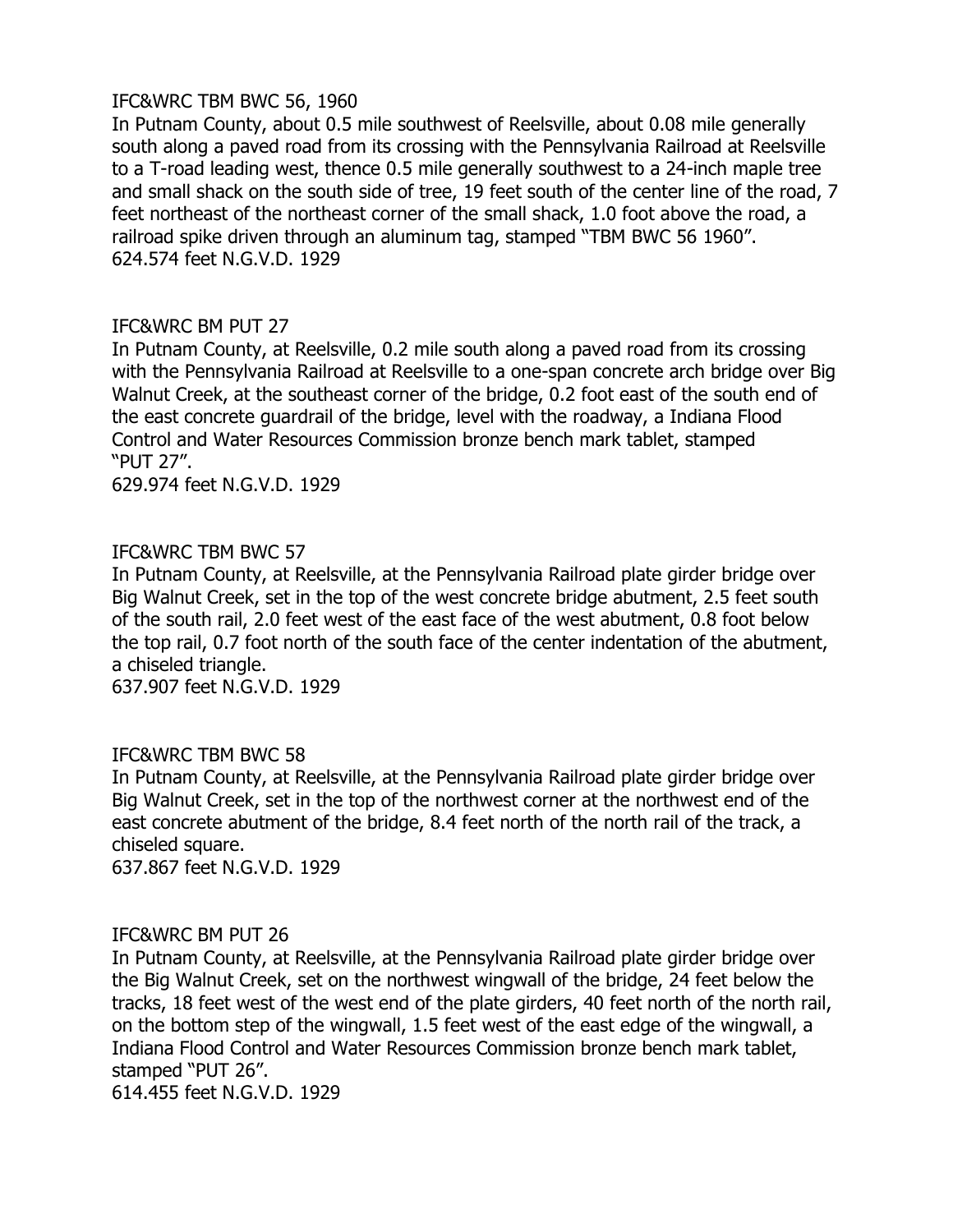# IFC&WRC TBM BWC 59

In Putnam County, about 0.5 mile southeast of Reelsville, about 0.5 mile generally south along a paved road from its crossing with the Pennsylvania Railroad at Reelsville to the intersection with U.S. Highway 40, thence 0.25 mile east along U.S. 40 to the Pleasant Gardens Rest Park and a 24-inch pipe culvert under the west-bound lane of U.S. 40, set in the top at the west end of the north concrete headwall of the culvert, 29 feet north of the center line of the west-bound lane of U.S. 40, 2.5 feet below the highway, 1.9 feet east of the west end of the headwall, a chiseled triangle. 707.842 feet N.G.V.D. 1929

#### IFC&WRC TBM BMC 60

In Putnam County, about 1.2 miles west of Manhattan, about 1.2 miles west along U.S. Highway 40 from the crossroad at Manhattan to an 8-foot culvert under the highway, set in the top at the east end of the south concrete headwall of the culvert, 30 feet south of the center line of the east-bound lane of U.S. 40, 4 feet below the highway, 1.0 foot west from the east face of the headwall, a chiseled triangle. 628.399 feet N.G.V.D. 1929

#### IFC&WRC TBM BWC 61

In Putnam County, about 0.7 mile west of Manhattan, about 0.74 mile west along U.S. 40 from the crossroad at Manhattan to a T-road leading south, in the southwest quarter of the T-road junction, set in the top at the northeast end of the west L-shaped concrete headwall of a 12-inch pipe culvert, 26 feet west of the center line of the road leading south, 26 feet south of the center line of the east-bound lane of U.S. 40, about level with the highway, a chiseled triangle.

669.553 feet N.G.V.D. 1929

# USC&GS BM K 70

In Putnam County, at Manhattan, at the crossroad, about 65 feet northwest of the northwest corner of the Manhattan grocery store, set in the top of the west end of the concrete wingwall of a 14-inch corrugated pipe culvert, 30 feet west of the center line of a paved road leading south, 29.5 feet south of and level with the center line of the east-bound lane of U.S. Highway 40, a U.S. Coast and Geodetic Survey bronze disk, stamped "K 70 1946".

640.865 feet N.G.V.D. 1929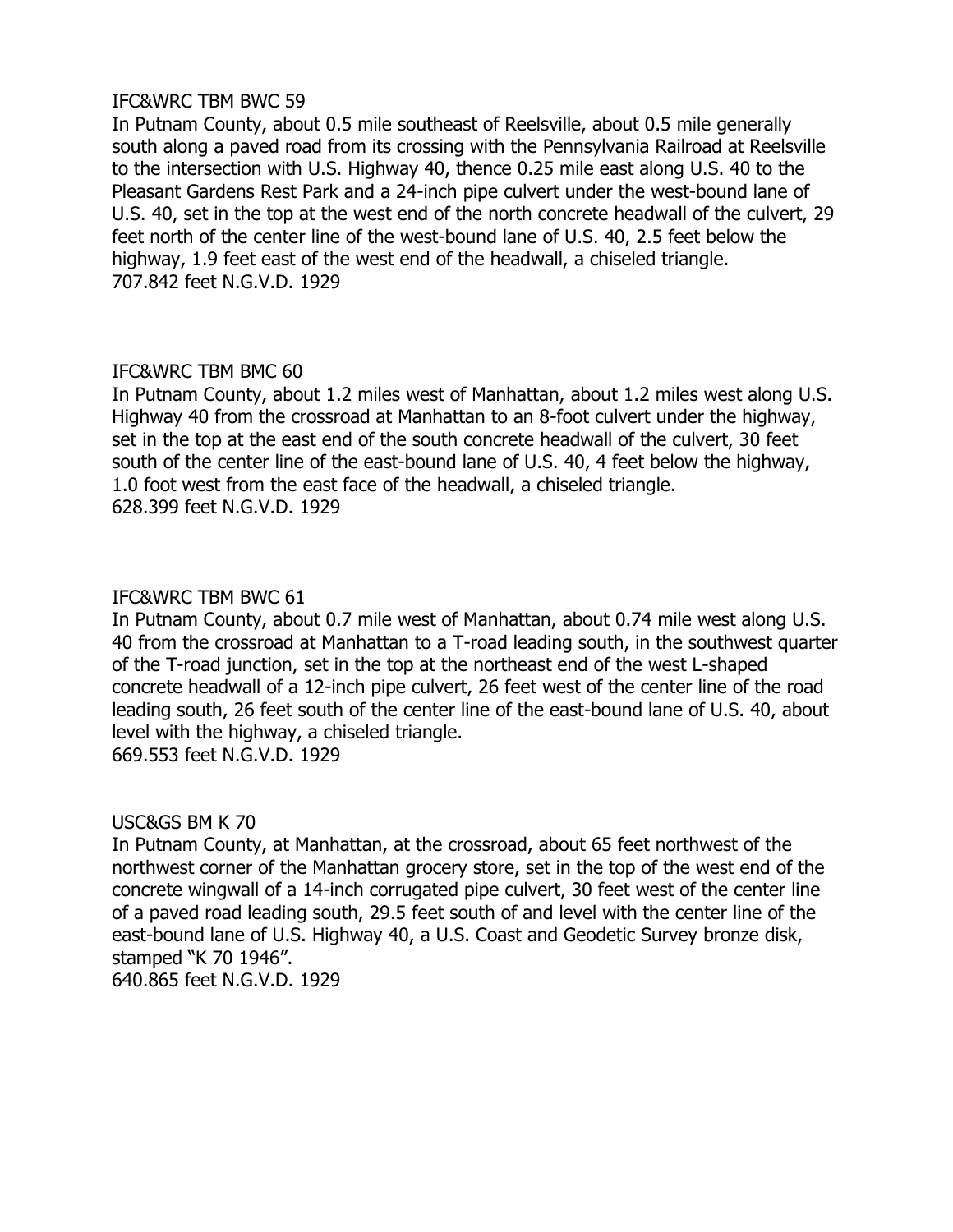# ISHC BM PUTN C-3

In Putnam County, about 0.2 mile east of Manhattan, about 0.2 mile east along U.S. Highway 40 from the crossroads at Manhattan to a 40-foot concrete bridge No. 420-F-3420 over Deweese Branch, set in the top of the northwest wingwall of the bridge, 22 feet north of the center line of the west-bound lane of U.S. 40, 1.0 foot north of the west end of the north guardrail of the bridge, about level with the road, a ISHC bench mark tablet, stamped "PUTN C-3".

627.883 feet N.G.V.D. 1929

# USC&GS BM L 121, 1946

In Putnam County, about 1.7 miles west of Greencastle, 1 block south on State Road 43 from the courthouse at Greencastle, thence 1.7 miles west to a concrete overpass over the New York Central Railroad, set in the top of the concrete foundation of the southwest column of the second concrete pier southeast of the tracks, 27.3 feet southeast of the southeast rail of the east bond track, 21 feet below the overpass floor, 3 feet above the tracks, a U.S. Coast and Geodetic Survey bronze disk, stamped "L 121 1946".

717.449 feet N.G.V.D. 1929

# IFC&WRC TBM BWC 63

In Putnam County, about 1.7 miles west of Greencastle, 1 block south on State Road 43 from the courthouse at Greencastle, thence 1.7 miles west to a single span concrete overpass over the New York Central Railroad set in the top at the middle of the southwest wheel guard, 56 feet northwest from the southeast end of the overpass, 8.7 feet southwest of the center line of the road, 0.3 foot above the road, a chiseled square.

738.867 feet N.G.V.D. 1929

# DNR BM PUT 29 RESET 1997

In Putnam County, Reelsville Quadrangle, in the SE ¼ of Section 29, T. 13 N., R. 5 W., 2<sup>nd</sup> PM; at the 875 South Road concrete bridge over Big Walnut Creek; 115 feet northeast of the T-road southwest of the bridge, 15.0 feet southeast of the centerline of the road, 9.8 feet southwest of the northeast end of the south bridge abutment, 4.8 feet southwest of the bridge expansion joint, 1.1 feet northeast of the southwest end of the south bridge abutment; a Department of Natural Resources control station tablet, stamped "PUT 29 RESET 1997".

612.36 feet N.G.V.D. 1929

611.98 feet NAVD 1988 Corpscon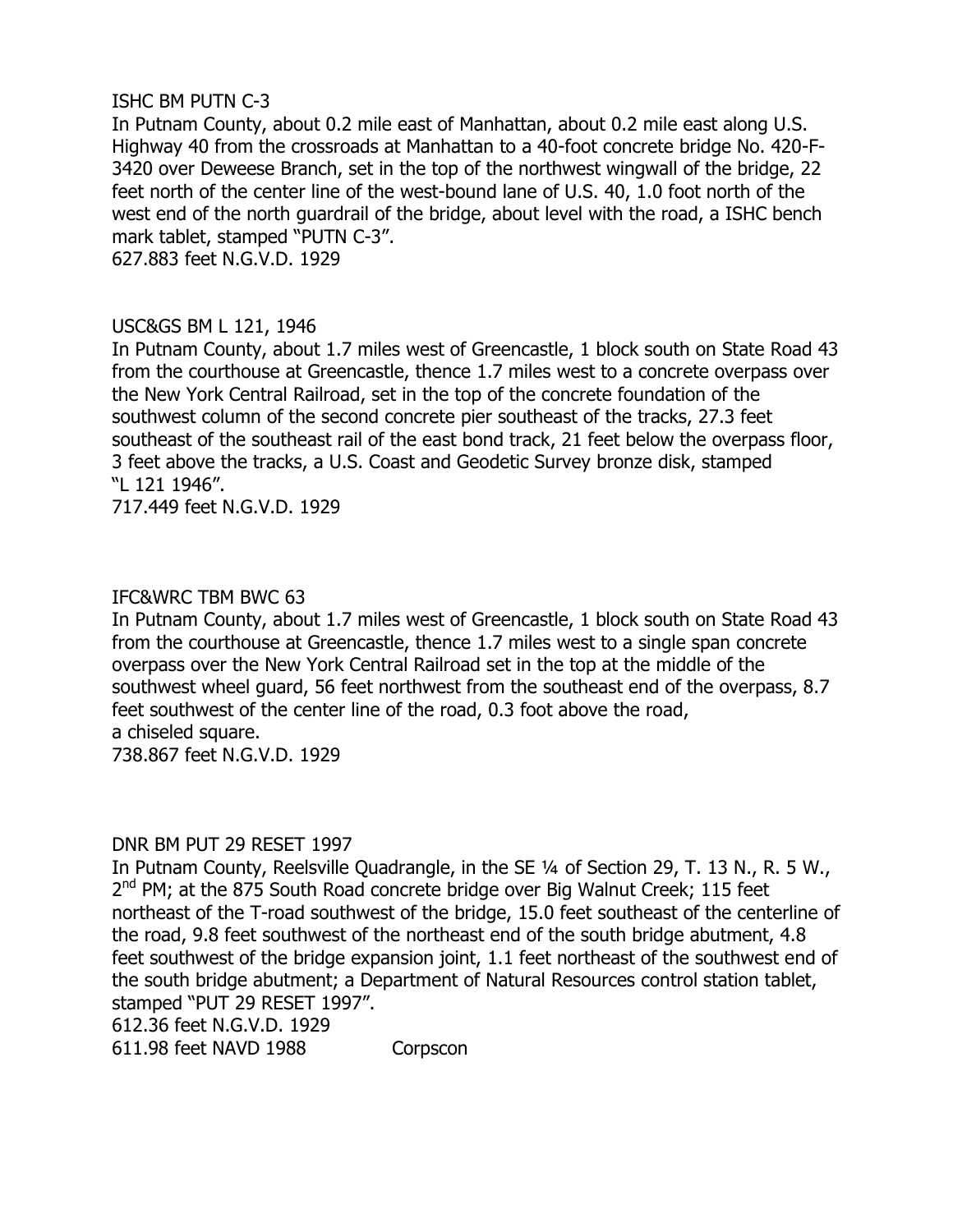#### USGS RM 9, 1993

In Putnam County, Reelsville Quadrangle, in the SE ¼ of Section 29, T. 13 N., R. 5 W., 2<sup>nd</sup> PM; at the 875 South Road concrete bridge over Big Walnut Creek; set in the top of the east concrete bridge abutment, 15 feet southeast of the centerline of the bridge, 13.5 feet northwest of the center of the door to the gage house, 3.5 feet southeast of the expansion joint, about 2.8 feet below the level of the concrete guardrail; a U.S. Geological Survey gaging station tablet.

611.51 feet N.G.V.D. 1929

611.13 feet NAVD 1988 Corpscon

#### DNR TBM BWC 100, 2001

In Putnam County, Reelsville Quad., in the SE ¼ of section 20, T. 13 N., R. 5 W., 2nd P.M.; about 1 mile southwest of Reelsville, at the northwest corner of the U.S. 40 triple concrete arch bridge over Big Walnut Creek; set in the top of the west end of the north concrete guardrail of bridge, 17.3 feet north of the centerline of the west bound lanes of U. S. 40, 5.35 feet east of the west end of concrete guardrail, about 2.8 feet above the concrete bridge deck, 6.0 feet west of the 1st expansion joint of the concrete guardrail, 3.6 feet west of the east end of the metal guardrail that connects to the concrete guardrail, 0.7 feet north of the north face of the metal guardrail, 0.45 feet south of the north face of the concrete guardrail, 1.0 foot east-northeast of the northeast corner of the east most of two metal "I" beam support posts that connects to the concrete guardrail; a chiseled triangle.

3rd Order

627.126 feet N.G.V.D. 1929 626.749 feet NAVD 1988 Corpscon

#### DNR TBM BWC 110, 2008

In Putnam County, Greencastle Quad., in the SW ¼ of Section 17, T. 15 N., R. 3 W., 2<sup>nd</sup> P. M.; about 3 miles southeast of Bainbridge; at the 500 North Road bridge over Big Walnut Creek; set on the northwest concrete abutment of the bridge, 15.5 feet north of the centerline of 500 North Road, 5.2 feet north of the north face of the bridge deck, 0.4 foot south of an elevation change in the concrete abutment, 0.8 foot east of the west face of the abutment, 0.8 foot west of the east face of the abutment, about level with the road; a chiseled triangle.

GPS Elevation

745.65 feet N.G.V.D. 1929 745.28 feet NAVD 1988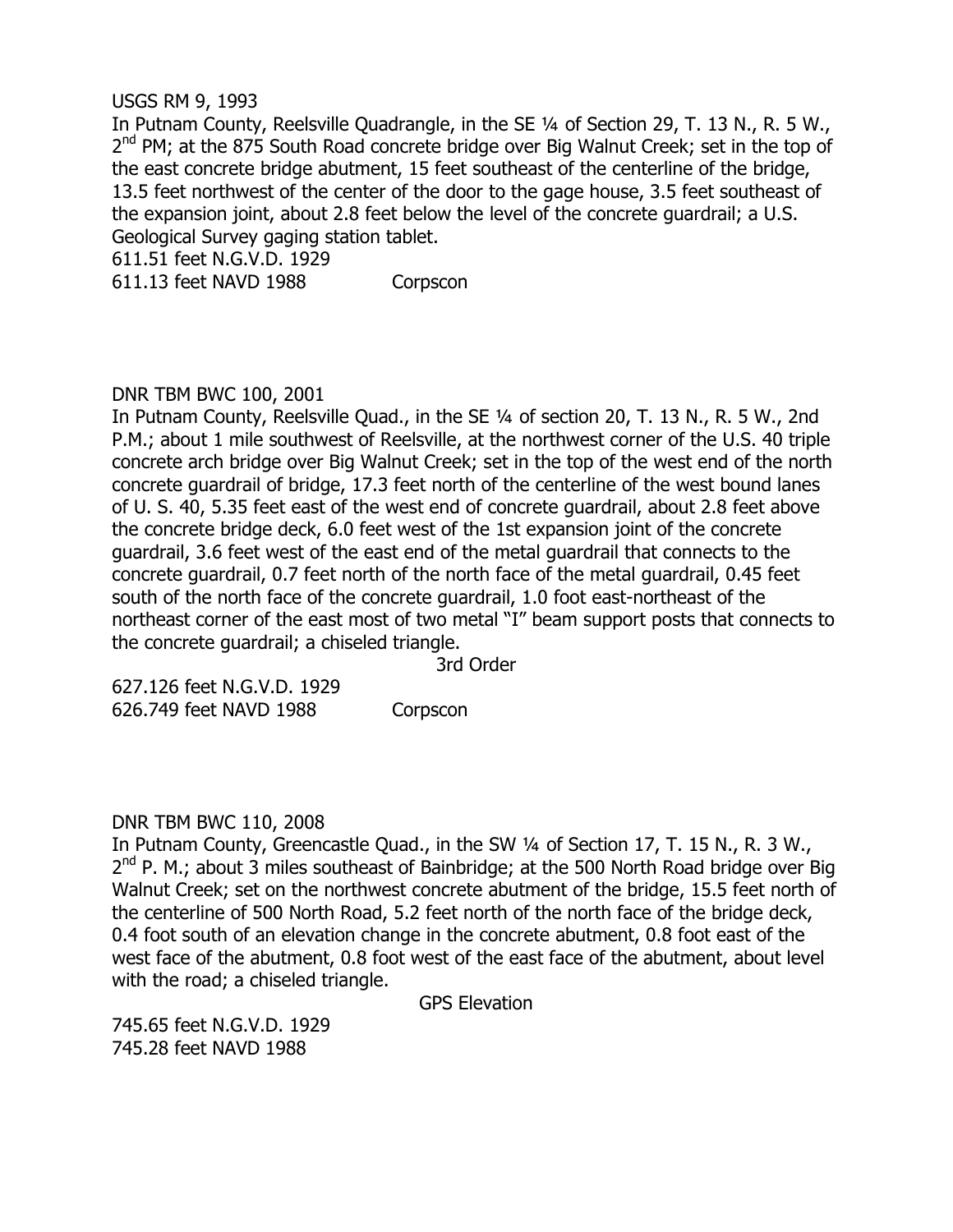# IDOT BM PUT C 50

In Putnam County, Greencastle Quad., in the SW ¼ of Section 30, T. 15 N., R. 3 W., 2<sup>nd</sup> P. M.; about 5 miles northeast of Greencastle; at the 300 North Road bridge over Big Walnut Creek; set on the top of the northwest concrete abutment of the bridge, 16.5 feet north of the centerline of 300 North Road, 7.8 feet northwest of the northwest corner of the north concrete guardrail of the bridge. 1.2 feet southeast of the northwest end of the concrete abutment, 0.5 foot southwest of the northeast face of the northwest abutment, 0.5 foot north northeast of the southwest of the abutment, about level with the road; a Indiana Department of Transportation bench mark tablet, stamped "PUT C 50".

GPS Elevation

725.16 feet N.G.V.D. 1929 724.79 feet NAVD 1988

# SHCOI BM PUT C 34

In Putnam County, Greencastle Quad, in the SE  $\frac{1}{4}$  of Section 8, T. 14 N., R. 4 W., 2<sup>nd</sup> P. M.; on at Greencastle; at the U. S. 231 bridge over Big Walnut Creek; set on top of the south concrete abutment of the bridge, 24 feet southwest of the centerline of the bridge, 0.8 foot southwest of the southwest face of the southwest concrete guardrail of the bridge, 0.5 foot northwest of the southeast face of the abutment, 0.6 foot southeast of the northwest face of the abutment, about 1.5 feet above the highway; a State Highway Commission of Indiana bench mark tablet, stamped "PUT C 34".

3<sup>rd</sup> Order

693.09 feet N.G.V.D. 1929 692.72 feet NAVD 1988 Corpscon

# DNR TBM BWC 111, 2008

In Putnam County, Reelsville Quad., in the NE  $\frac{1}{4}$  of Section 21, T. 13 N., R. 5 W., 2<sup>nd</sup> P. M.; about 0.3 mile north of Pleasant Gardens; at the new 625 West Road bridge over Big Walnut Creek; set on the top of the northwest concrete abutment of the bridge, 16 feet west of the centerline of 625 West Road, 0.5 foot south of the north face of the abutment, 0.5 foot east of the west face of the abutment, 0.5 foot west of the east face of the abutment, about level with the road; a chiseled triangle.

3<sup>rd</sup> Order

631.79 feet N.G.V.D. 1929 631.41 feet NAVD 1988 Corpscon